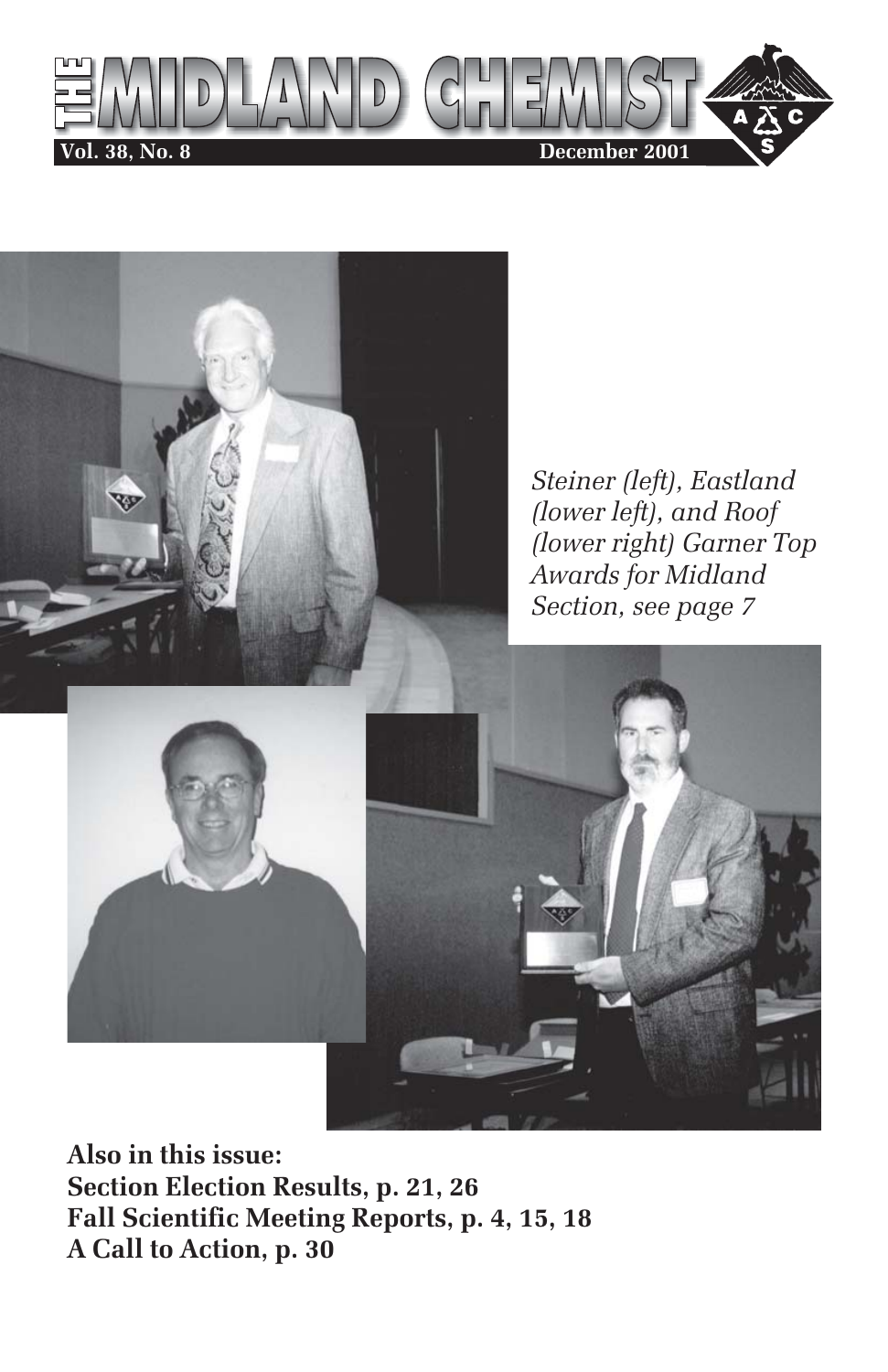

Volume 38, Number 8 December 2001

### *In This Issue...*

| New ACS Directory of Graduate Research Released  14      |  |
|----------------------------------------------------------|--|
|                                                          |  |
| Publishing Technical Information: A Panel Discussion  18 |  |
|                                                          |  |
|                                                          |  |
|                                                          |  |
|                                                          |  |
|                                                          |  |
|                                                          |  |
|                                                          |  |
|                                                          |  |
|                                                          |  |
|                                                          |  |
|                                                          |  |
|                                                          |  |
| Important Dates on the ACS Midland Section Calendar  34  |  |
|                                                          |  |

*The Midland Chemist* is published eight times a year by the Midland Section of the American Chemical Society.

American Chemical Society Midland Section PO Box 2695 Midland, MI 48641-2695 http://membership.acs.org/M/Midl

#### *Volunteer Staff*

| 517-832-7485                   |
|--------------------------------|
| ann.birch@editech-mi.com       |
| Vicki Sible Coordinator        |
|                                |
| Kerry Pacholke  Advertising    |
| James R. Birch  Design, layout |
|                                |

Please submit all articles and photographs to the editor, Ann Birch. Instructions for article submission are on the Midland Section web site, as is contact information for other staff members. Authors can also contact Ann directly with any questions.

Neither *The Midland Chemist*, nor the Midland Section, nor the American Chemical Society assumes any responsibility for the statements and opinions advanced by contributors of or to *The Midland Chemist*.

© Copyright 2001 Midland Section of the American Chemical Society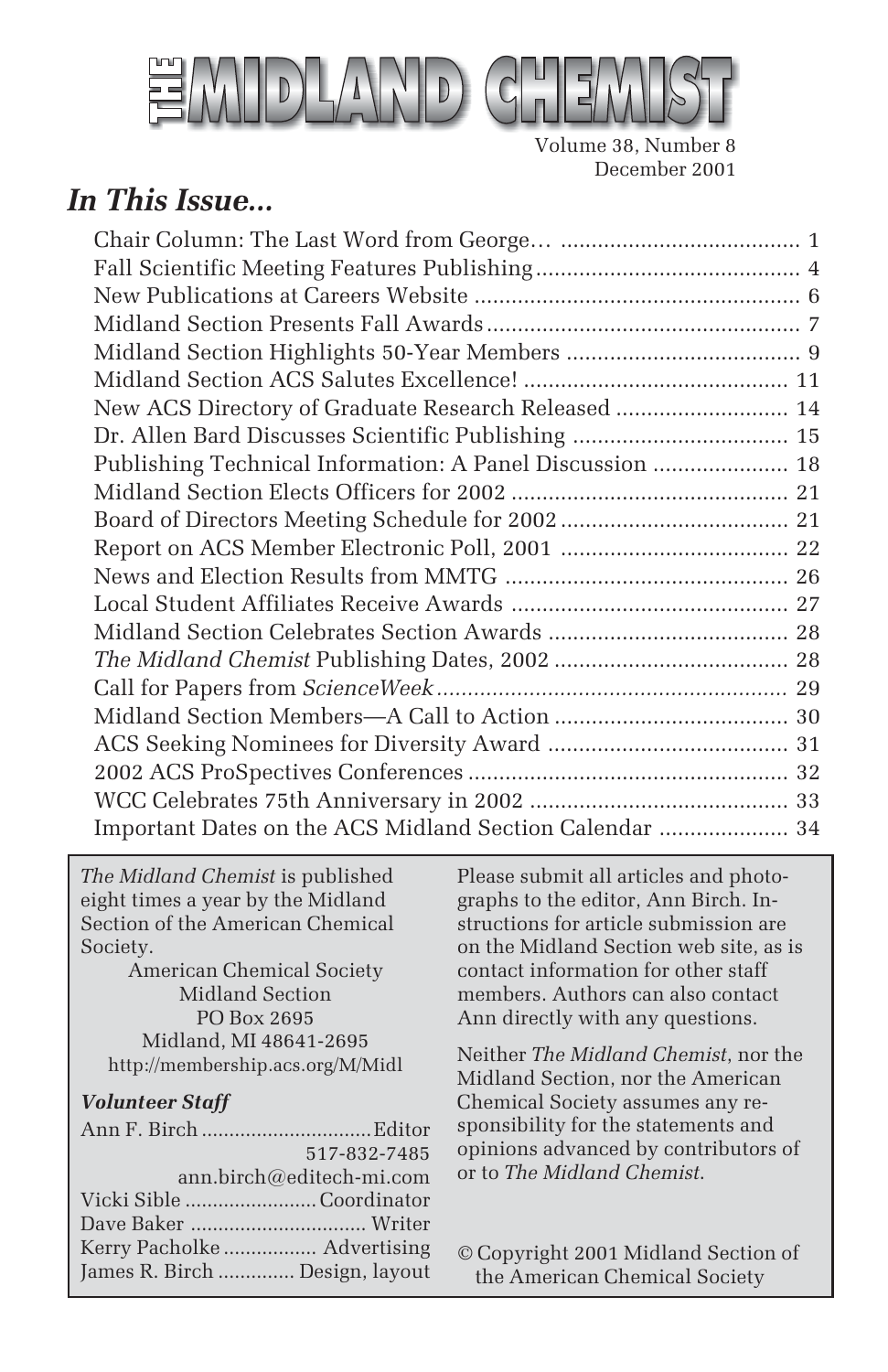#### *Chair Column*

### **The Last Word from George…**

**J**ow...can it be true??? My last chance to  $\rm p$ Vl-

lute the otherwise pure columns of *The Midland Chemist...*at least in an official capacity?

First, I want to offer my sincerest thanks for the Outstanding Service to the American Chemical Society award. I was completely surprised!!! I am very, very proud of the award, especially when I look at the list of people who have received it over the last 12 years (I am the thirteenth awardee). I really don't feel like I match up to that list of names, but thanks, anyway.



George Eastland, Chair ACS Midland Section

Next, I want to offer my congratulations to those who won board positions in this year's election. The problem is that as I am writing this, I don't know who they are! The results will be announced at the November board meeting, and Ann wants this in today, so I am still in the dark. But, as I mentioned in a previous column, we had an absolutely outstanding slate, so whatever the outcome, it will be good. Thanks to all of you who ran for election. To those of you who didn't win, Pat will have your names. I hope that your willingness to run for office will carry over if and when he or one of the committee chairs contacts you for some help. The fine group of elected officers and committee chairs can only function well with your help.

And speaking of committee chairs, I want to extend my thanks to all of those who have indicated that they will continue on for next year. I know that, a year ago, my biggest worry was having good people in those positions. I got very lucky in that respect, and it seems that Pat will, too.

*One area in which our Section has been really outstanding is in the area of Public Education and Student Programs. We have been known for a long time now as one of the leaders...*

Got an interesting booklet from the ACS, entitled "Local Section Activities, 2000. A Statistical Review." We are in the Medium Large Section group, which includes sections with from 800 to 1599 members. With 844 members, we are on the smaller side of that division. There are 31 sections in our division, the largest of which is Columbus, with 1504, and the smallest is Central Texas,

with 801. The largest section of all is New Jersey, with 7405 members,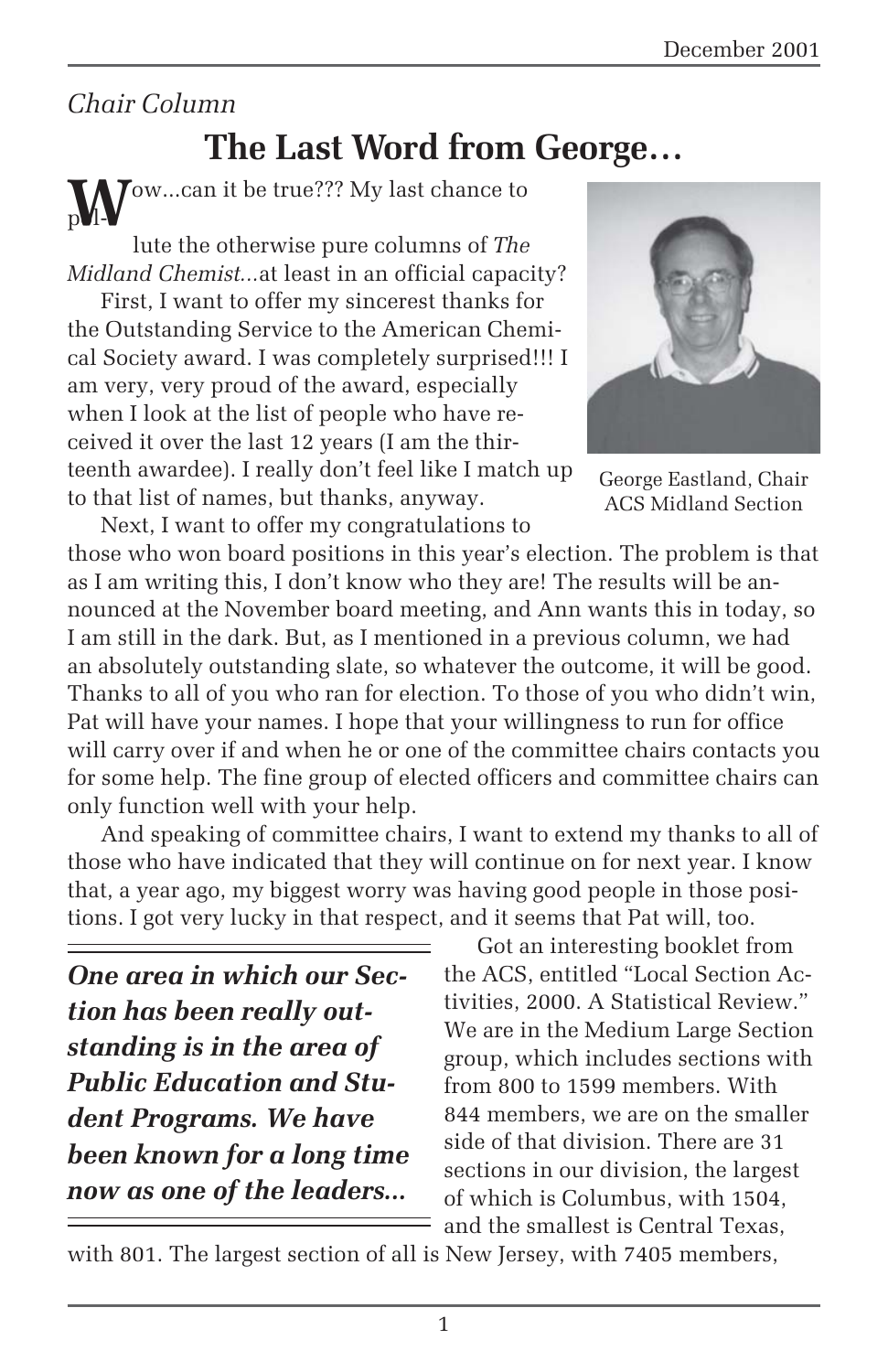while the smallest is the Texas Coastal Bend Section with 62.

In our division, the Section's total assets range from Cleveland's whopping \$392,464 to Central Arizona's \$308. We are second, with \$110,141. From 1991, we have won the Outstanding Performance award seven times. The next closest in our category is St. Louis, with four wins. They are now in the Large Section category. There's a lot more info in there, but those are some of the items that struck me.

Finally, I would be really remiss if I didn't thank all of you who have been such a big help this year. The problem with naming people is that, of course, I run the danger of leaving out someone who really deserves to be named. So, with that caveat, here goes. Thanks to Ann Birch. Her work on *The Midland Chemist* has been absolutely outstanding. If that wasn't enough, she re-upped as webmaster when we needed her. She's definitely one of our unsung heroes. Don Miller has done a great job, not just *on* the Careers and Professional Relations Committee, but *as* the Careers and Professional Relations Committee. He could sure stand some help this next year. Phil Squattrito has chaired one of the more demanding committees that we have, the Awards Committee, and has made it run wonderfully these last couple of years. Fred Vance—another *great* Fall Scientific Meeting. You are going to be a tough act to follow. Connie Murphy has again headed our Membership Growth and Retention Committee. She has many obligations, between work at Dow and her work at the national ACS level, but seems to find time for us anyway. Angelo Cassar stepped in to head a most important committee—the Publicity-Public Relations Committee, and I'm sure that committee will be better than ever next year. Thanks to Walt Rupprecht and Eldon Graham for their steady guidance of our Government Affairs and Technical Society Affairs groups, respectively. Thanks to Phyllis Anderson, for her representation of MMTG. That seems to be an active and well-run organization.

One area in which our Section has been really outstanding is in the area of Public Education and Student Programs. We have been known for a long time now as one of the leaders in the Project SEED process. Margaret Hill has been just terrific in heading that project. It takes a lot to mount the effort to find the students and mentors and make the arrangements for funding. Lin Dorman has taken over...really, started...the Minority Affairs committee and it appears to be flourishing. I'll bet that it will be even better next year. John Blizzard has been one of the real driving forces for our Project Science Literacy. That program is, as nearly as I know it, a truly unique program, and has garnered all sorts of very favorable attention. In a related vein, Marvin Tegen continues to guide Science Promotions. We seem to interest more high school students each year in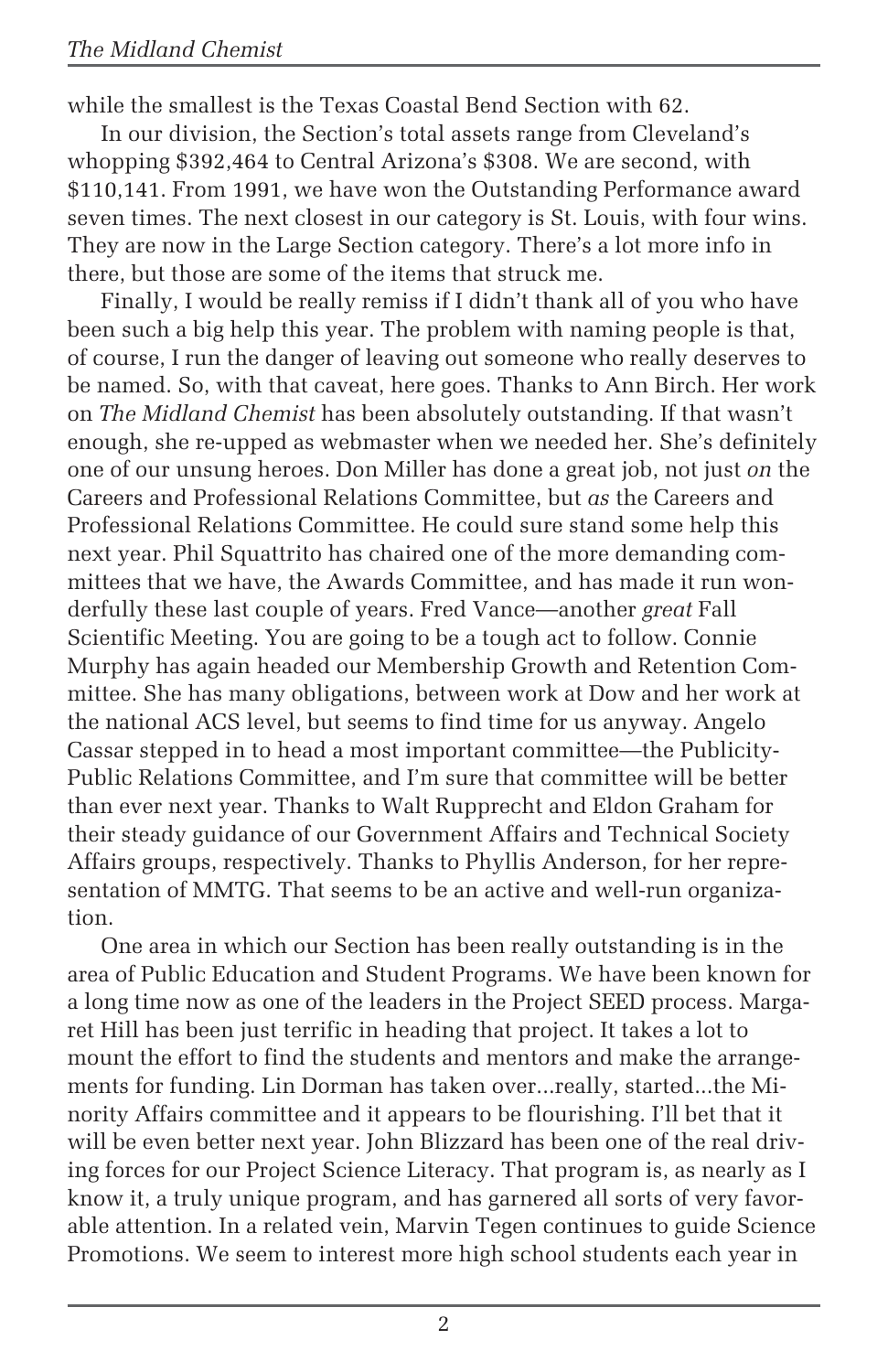the Chemistry Olympiad, headed by Ed Benson. Thanks to Dave Swenson for taking over the County Fair Booth responsibilities. That helped a lot.

Finally, thanks to Wendell Dilling for his long-term interest in the affairs of the Section. He certainly is one of the true stalwarts of this Section. Gretchen Kohl is another of those. She has served, with great competence and energy, in all sorts of capacities. From heading National Chemistry Week to hosting one of the ACS presidential candidates, Gretchen is always there when needed. Our Sci-Fest, a huge event in this area, owes its continued success to the tireless efforts of Dave Stickles and Joan Sabourin. Thanks, too, to Bobby Howell. He has served us very well as councilor and has been, for many years now, a very solid member of the board.

I don't have any numbers to back this up (I bet that Wendell would), but I had a distinct impression that our board meetings were better attended than usual this year. I do recall that, some years ago, we would struggle to achieve a quorum, and sometimes not make it. Not so this year. I suspect that the turnout this year was to help prop me up. Thanks for all of your help.

Jeoze Scotland

# We're responsible.

In 1988, the American Chemistry Council (ACC) launched Responsible Care® to respond to public concerns about the manufacture and use of Chemicals.

Through this initiative, Dow Corning Corporation and other ACC members and partners are committed to continually improving our responsible management of chemicals.

We're responsible because we care.





© 2001 Dow Corning Corporation. *Dow Corning* is a registered trademark<br>of Dow Corning Corporation. *Responsible Care* is a registered service mark<br>of the American Chemistry Council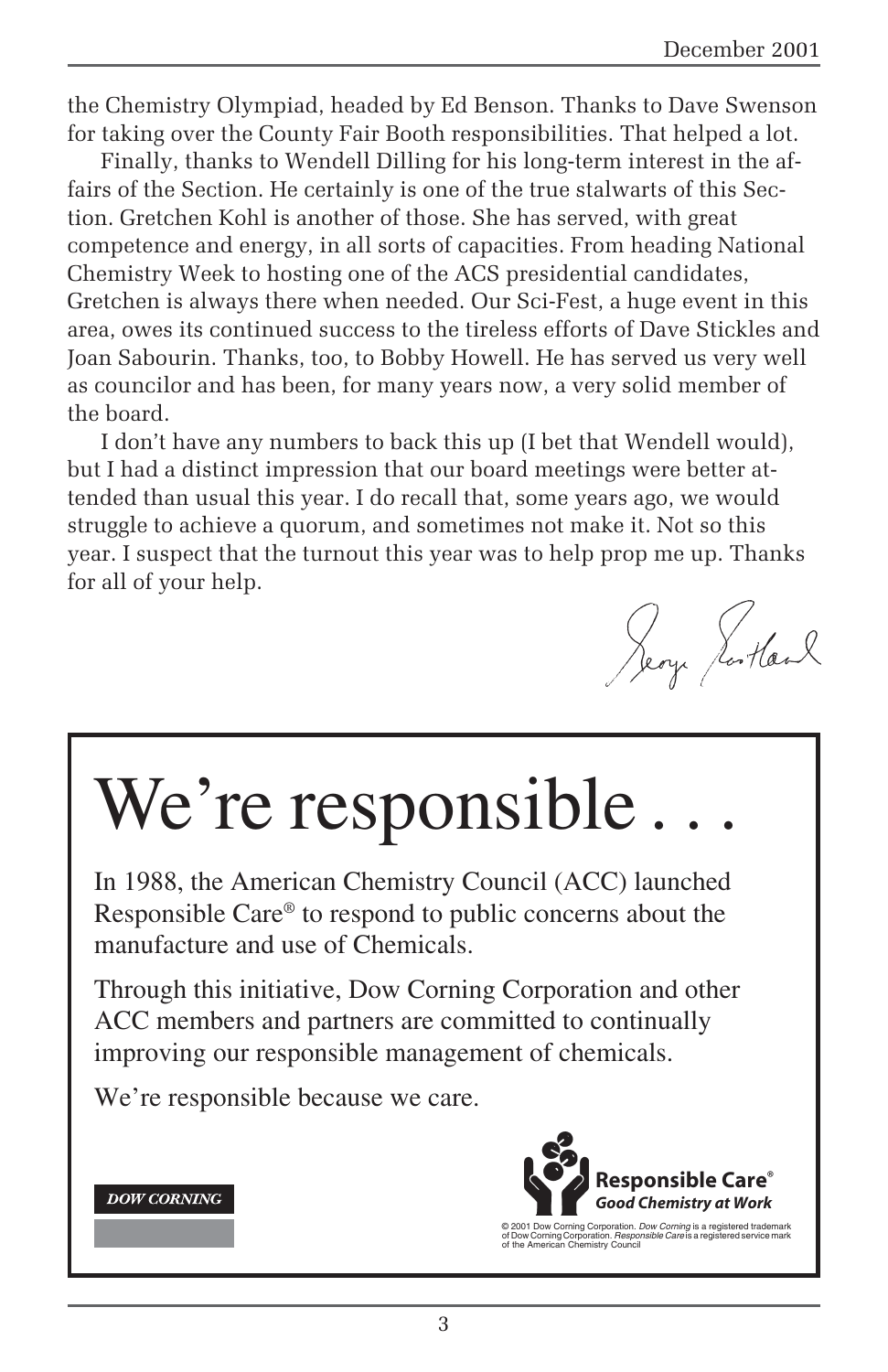# **Fall Scientific Meeting Features Publishing**

*By Kristine Danowski, photos by Angelo Cassar*

The 57<sup>th</sup> Annual Fall Scientific Meeting was held on October 13, 2001, at The Dow Chemical Company Employee Development Center (EDC). The theme was "Publishing," one of science's oldest traditions. The meeting combined state-of-the-art information on the publishing process, techniques to help chemists with their writing and literature searching, and a spirited poster session featuring a wide variety of technical work. Fred Vance of The Dow Chemical Company served as the FSM chair for the second consecutive year. According to attendees, Fred did a terrific job with the meeting.

Attendance was comparable to that of recent years, but the distribution of attendees was different. Forty-two percent of those attending were from The Dow Chemical Company, 32% were from colleges or universities, 10% were retirees, 7% were from Dow Corning, and 9% from other organizations. Also attending were eight high school students and nine Carpenter Elementary students. Kudos to all our K–12 attendees and their teachers!

After Section awards were presented, Dr. Allen J. Bard delivered the keynote address. Following that, a panel discussion examined technical publishing issues in greater detail (see related articles). Four workshops provided an introduction to data mining by Mani Shabrang of Dow Chemical's Business Intelligence Center; using electronic resources, including online journals and reference books, by Nancy Cundiff of Dow Chemical's Business Intelligence Center; using Chemical Abstracts Service by Steve Morris of CAS; and using graphics in Microsoft® Word by Ann Birch of Editech, editor of *The Midland Chemist.* All sessions were very well attended and well received. Finally, the poster session featured



*Poster sessions brought in a large number of interested visitors.*

subjects from photography to polymer chemistry to Alzheimer's disease and environmental chemistry.

*The MC* solicited anonymous comments from various attendees. Here is what they said about the Fall Scientific Meeting. Any errors are those of this reporter and not the attendees.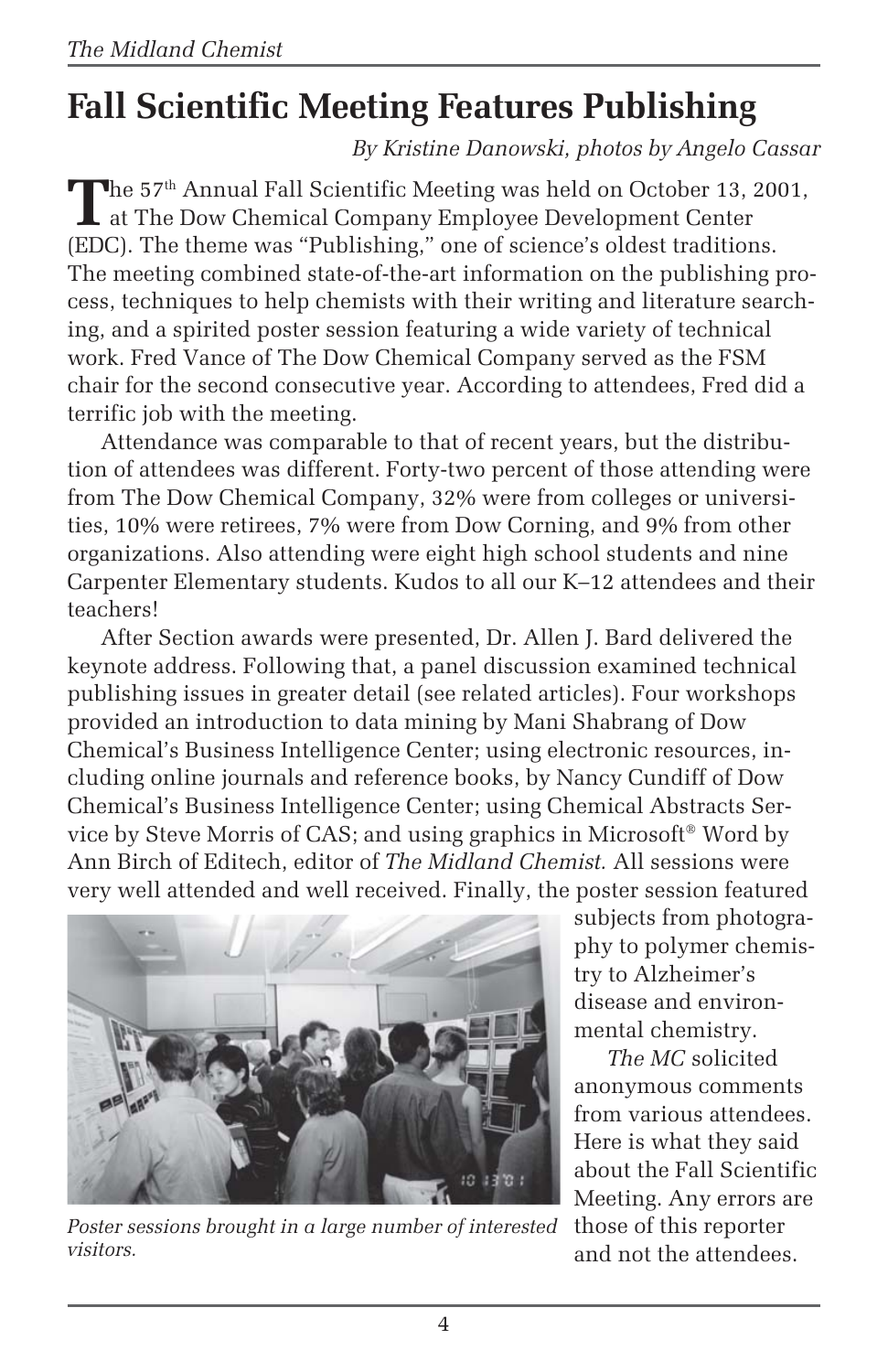"The meeting was very interesting. Bard is an excellent speaker," said a group of graduate students from Central Michigan University. "The content was very informative. But it was too short. You need more programming." The students remarked that attending the meeting is a good way to meet people, especially for first-timers like themselves.

"Very interesting. I am impressed with the attendance," said a Dow Chemical attendee. "The information is very useful for both industrial and academic chemists." The Fall Scientific Meeting was this attendee's first Midland ACS event. "My other section had smaller meetings," she remarked.

"This meeting is valuable for three reasons," offered a professor from Saginaw Valley State University. "First, it is designed to be a traditional research meeting for scientists at the local level. Second, it provides a good review of practical techniques for up-and-coming scientists. Third, blending the traditional meeting format with the workshops make it a blanket event to appeal to scientists at all levels." This attendee added that, as a professor, he found the programming valuable from an educational perspective. "The posters, the talks, and the workshops represent a breadth of educational methods." He did, however, request better driving directions to the next meeting. He also suggested changing the location every year "to get a different perspective of all the schools and companies in the area."

"The information is very useful," said an attendee from Michigan Molecular Institute. "But the room for the posters should have been bigger." Several other attendees echoed these comments.

"The most important part of science is to communicate data," said a graduate student from Saginaw Valley State University*.* "We can keep current and see what others are doing." The meeting quality was comparable to that of recent years, this student said, but "I learned a lot and that

makes it fun. And the food was very good."

"I liked the topic. It is a focus to help scientists at something they might not be good at," said another attendee from Dow Chemical. "We're used to exchanging technical information at meetings, but information on resources and writing is



*Mike Ferrito discusses the Project Science Literacy display with visitors.*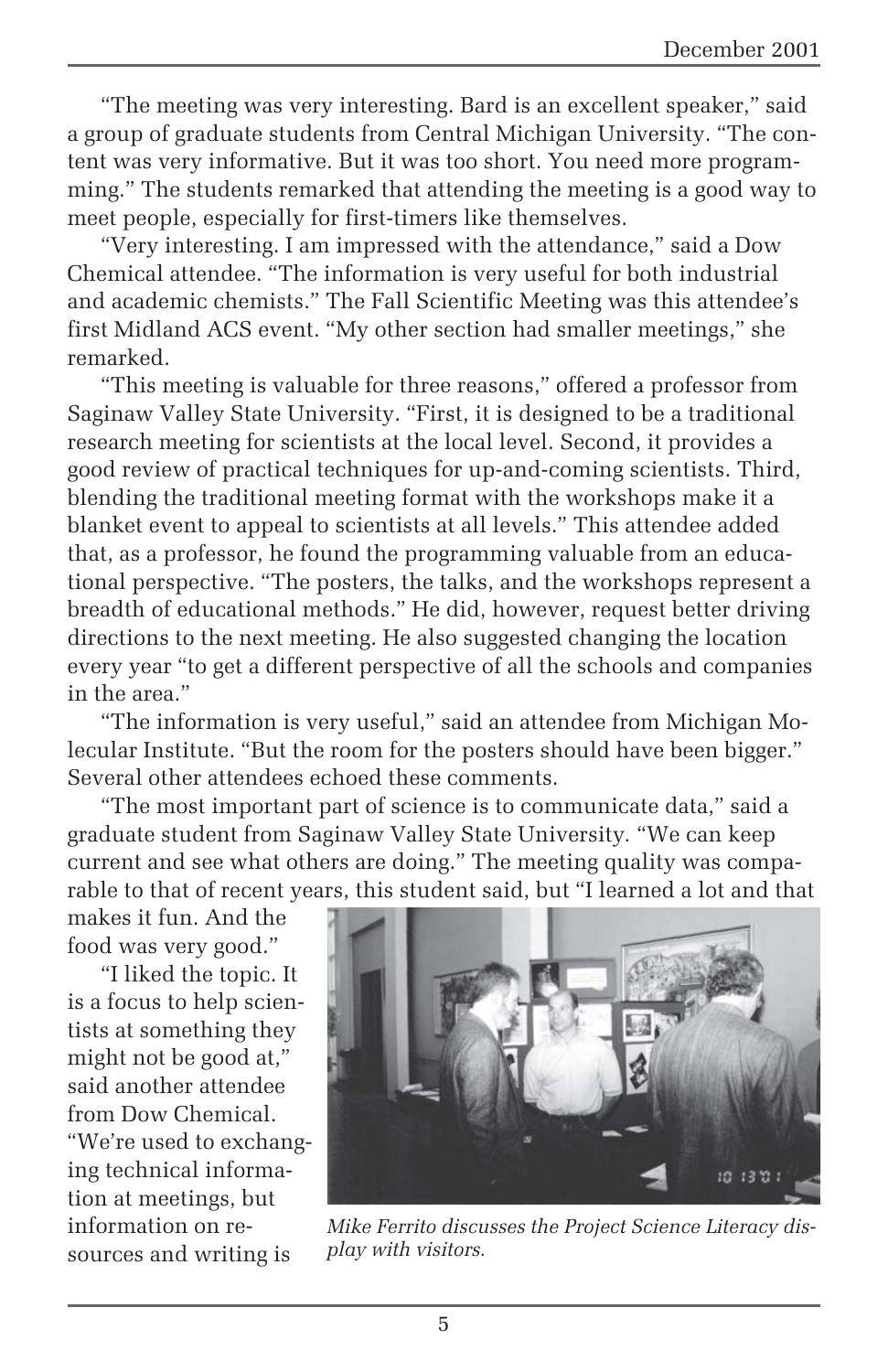another aspect of our job."

The poster session provided an opportunity for chemists to discuss each other's work. "I liked the mixture of presentation formats," a biologist from Saginaw Valley State University told *The Midland Chemist.* He and his collaborators submitted a poster because "our research lends itself to a poster format. Plus I have an artistic bent."

"Our poster presents work intentionally in the public domain to help our customers," said an attendee from Dow Chemical. "We had no conflict between proprietary information and publication. We collaborated with academic chemists to conduct fundamental research with practical uses. We are trying to promote industrial and academic interactions to support our customers. It also promotes credibility. So it's mutually beneficial."

"Every time you attend an event you gain something," he continued. Comments from other attendees indicated that this certainly was true this year.

The organizers of the Fall Scientific Meeting extend special thanks to Charles Kresge of The Dow Chemical Company for sponsoring Dr. Bard's transportation, Rick Gross of The Dow Chemical Company for donating the use of the EDC, David Karpovich of Saginaw Valley State University for managing the poster abstracts, Pete Dreyfuss for handling registration, Dave Mitchell and Ryan Max of Dow Chemical for designing the website, and Ann Birch of Editech for arranging and moderating the panel discussion.

### **New Publications at Careers Website**

**C**urious about the nontechnical skills that many employers increas-ingly are asking for in today's chemical workplace? Need some tips about writing a curriculum vitae?

You can download new publications on each of these subjects as well as gain access to an entire library of career-development publications and other resources at the ACS Department of Career Services website, www.chemistry.org/careers.

Interested in sizing up an employment situation you may be considering? While at the above website, you may wish to use the salary comparator, which allows members to evaluate their salaries with other members in their employment situation.

This new tool also allows members to examine any employment situation within the scope of the ACS surveys, including starting salaries of new graduates. The comparator is available only to ACS members. For further information, email: careers@acs.org or (voice) 1-800-227-5558.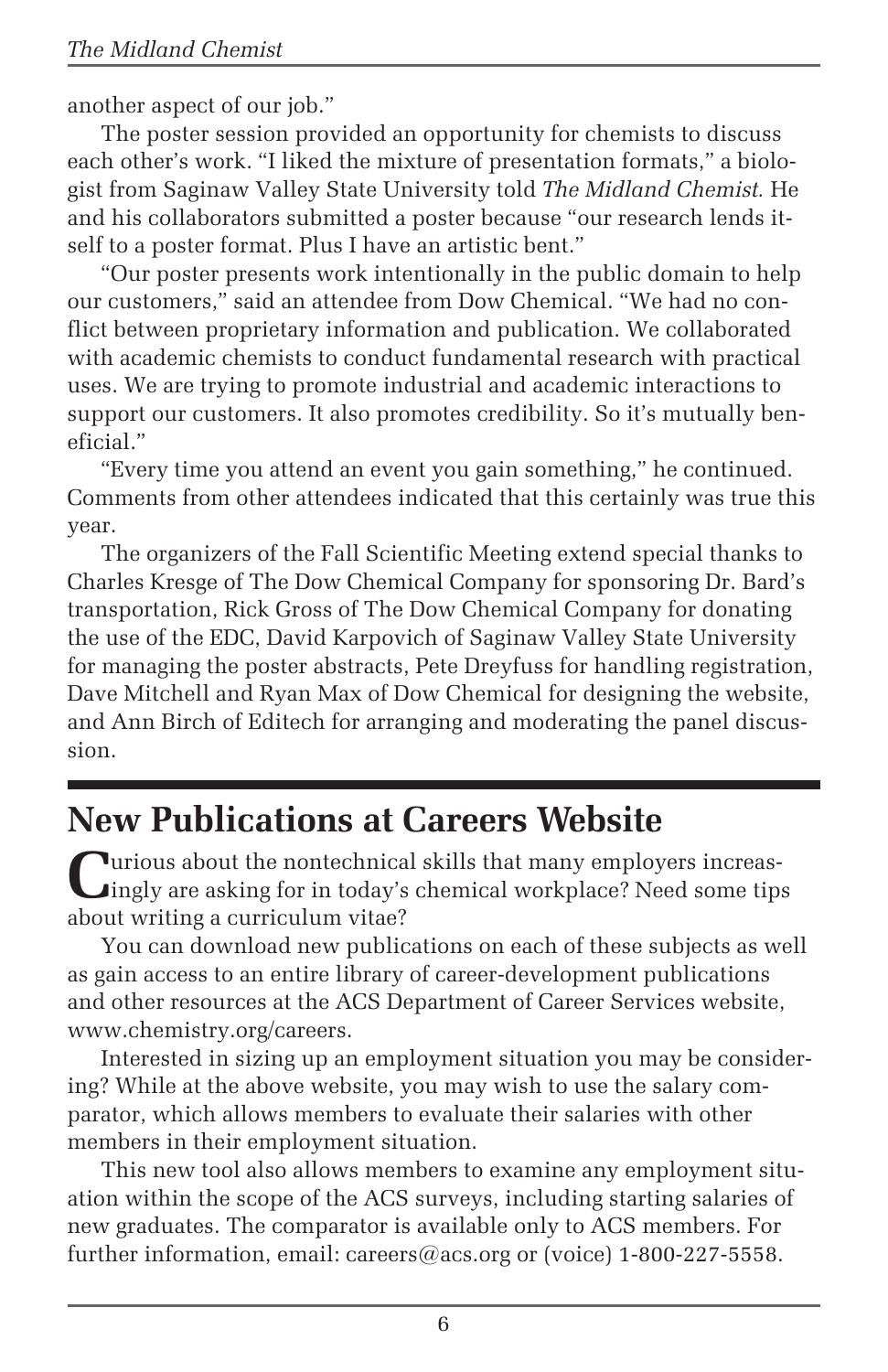### **Midland Section Presents Fall Awards**

*By Philip J. Squattrito*

**T**he Midland Section presented three awards for outstanding performance at the 57th Fall Scientific Meeting, October 13, 2001, at The Dow Chemical Company Employee Development Center in Midland. The award for Outstanding Achievement and Promotion of the Chemical Sciences went to Dr. Edwin C. Steiner, retiree of The Dow Chemical Company. Dr. Steiner holds a B.A. degree from Hanover College and M.S. and Ph.D. degrees in organic chemistry from the University of Illinois. Following completion of his graduate studies in 1954, Dr. Steiner worked at the Army Chemical Center for two years before joining Dow in 1956. He spent his career at Dow in the E.C. Britton Research Laboratory and the Computations Research Laboratory before retiring in 1986. He was subsequently president of his own company for approximately 10 years. During his scientific career, Dr. Steiner carried out fundamental studies on alkylene oxide chemistry, acidity functions,

and acidity of alcohols and weak organic acids. Most of this work was published in the *Journal of the American Chemical Society* between 1963 and 1974, some in collaboration with Professor Frederick Bordwell of Northwestern University. Later in his career, Dr. Steiner also performed research on ion-pairing and complexation behavior of salts. He was sought out by other researchers because of his ability to analyze problems and particularly his application of mathematical and computer-assisted analyses to chemical problems.

The award for Outstanding Service to the Midland Section was presented to Dr. George W. Eastland, Jr., of Saginaw Valley State University. Dr. Eastland received a B.S. degree from Wittenberg University and a Ph.D. degree in inorganic chemistry from South Dakota State University. He joined the faculty at SVSU in 1969 and is currently Professor of Chemistry and Chairperson of the Department of Chemistry. Dr. Eastland has a long and distinguished record of service to the Midland Section of ACS. He is currently in his second tour of duty as chair of the Section (1987, 2001), has been a member of the board of directors since 1978, and has



*Dr. Edwin Steiner, recipient of the 2001 award for Outstanding Achievement and Promotion of the Chemical Sciences, is widely recognized for his application of mathematical and computer-assisted analyses to chemical problems. Photo: Angelo Cassar*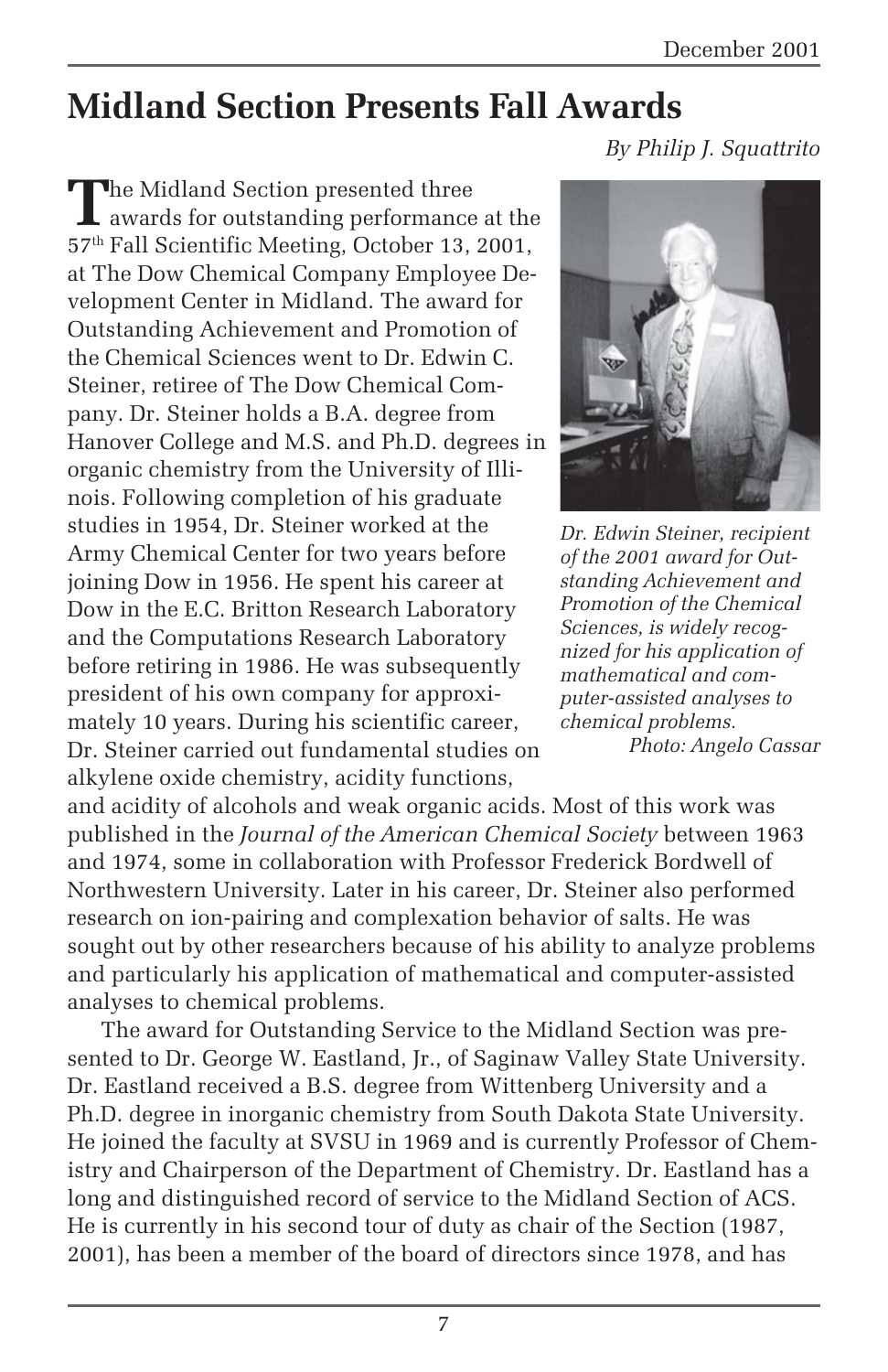#### *The Midland Chemist*

served on numerous Section committees, including Nominations and Elections, Fall Scientific Meeting (including general chairperson in 1998), Central Regional Meeting, Authors' Night, National Chemistry Week, and Chemistry Olympiad. He also served as the host for the Midland Section Chemistry Explorer Post at SVSU several times.



*Dr. George Eastland, Jr., recipient of the 2001 award for Outstanding Service to the Midland Section, has been an active member of the Midland Section for more than 30 years, serving in numerous committees and positions, including twice as Section chair.*



*Gordon Roof, recipient of the 2001 award for Outstanding Chemical Technician, brings a broad range of technical competencies and strong leadership skills to his work with Chemical Sciences at Dow Chemical.*

*Photo: Angelo Cassar*

The award for the Outstanding Chemical Technician was given to Gordon R. Roof of The Dow Chemical Company. Mr. Roof joined Dow in 1989 as a chemical technician in the Applied Polymeric Systems Laboratory (later named the Materials group) where he worked for the first eight years of his career. After that, he moved to the Catalysis group (now called Chemical Sciences) where he has worked for the last four years. Mr. Roof is a coauthor of nine patents and four publications, two in *Organometallics* and two in *JACS*. His excellent technical skills have been applied to a wide range of projects. Specifically, he has conducted organic and organometallic-based syntheses, studied polymeric light emitting diodes, facilitated the development of Dow's polyolefin physical characterization laboratory, and designed high-pressure/high-temperature batch and continuous reactor systems. In the words of his nominator, Mr. Roof exemplifies the qualities that make an outstanding technician: a professional attitude, intelligence coupled with a strong work ethic, a broad range of technical competencies, and strong leadership skills.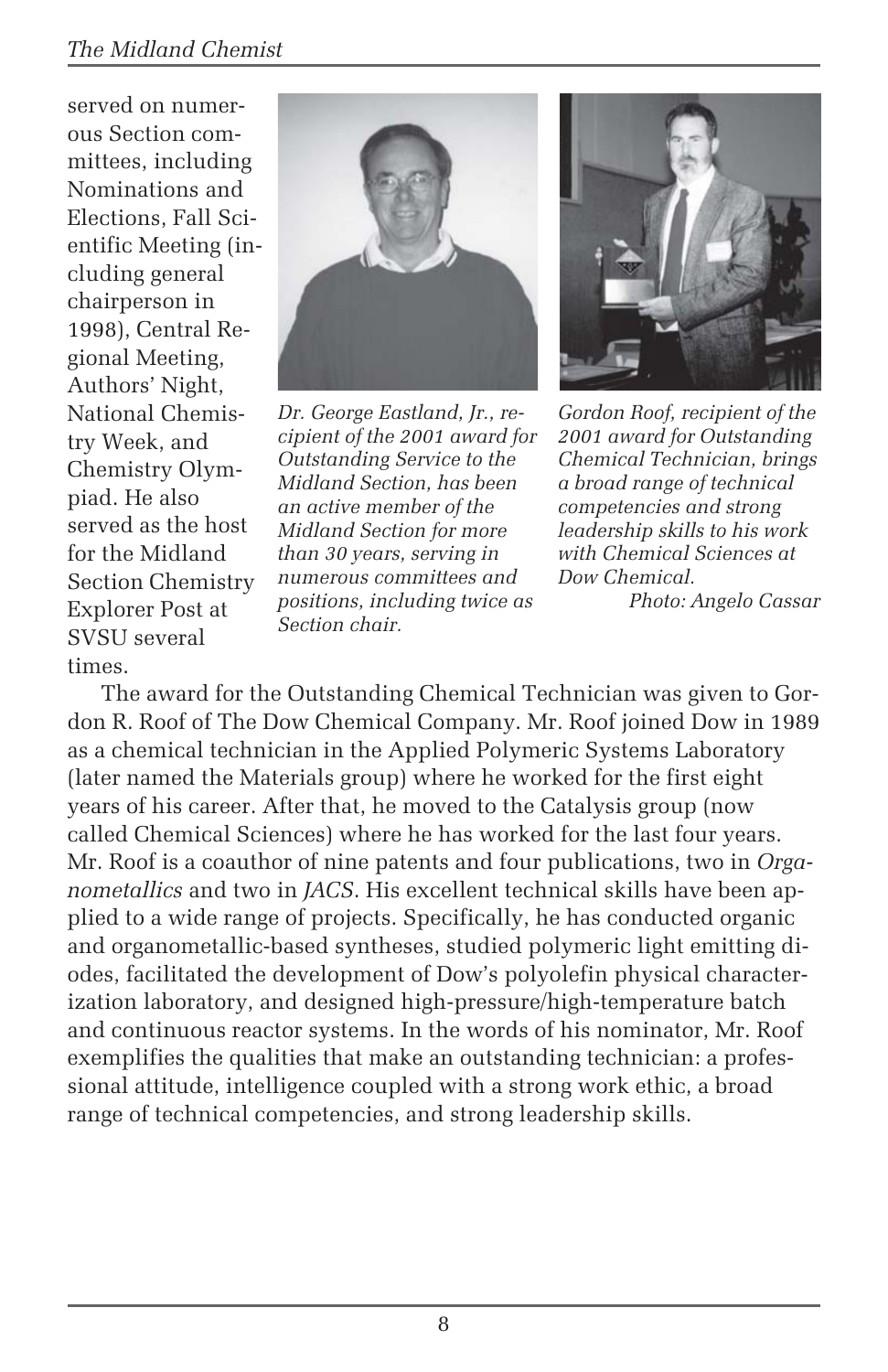# **Midland Section Highlights 50-Year Members**

*By Kristine Danowski*

**A**t the 2001 Fall Scientific Meeting, the Midland Section presented the following individuals with awards recognizing their 50-year membership in ACS. *The Midland Chemist* extends its congratulations to these and all the 50-year ACS members.

**Robert W. Belfit, Jr.,** earned A.B. and A.M. degrees from Dartmouth College in 1949 and 1951, respectively. He earned a Ph.D. in 1957 from Pennsylvania State University. He then worked for The Dow Chemical Company for 29 years and attained the position of research director. For the past 15 years, Belfit has been the president, chairperson, CEO, and technical consultant for Omni Tech International, a company he cofounded. His Omni Tech re-



*Photo: Angelo Cassar*

sponsibilities include writing and publishing on management, quality, and technology issues facing entrepreneurs. Currently semiretired, Belfit lives in Midland with his wife Margaret.

**Fred Hoerger** earned a B.S. degree in 1951 from Heidelberg College in Tiffin, Ohio. He earned his M.S. and Ph.D. degrees from Purdue University in 1953 and 1955. He began his 37 year industrial career at The Dow Chemical Company in 1954 as a chemist, and in 1960 he became a laboratory director. In 1968, Hoerger moved from a technical to a managerial position in product registration. Continuing on the managerial track, in 1974 he became director of regulatory and legislative issues until 1984. In 1991 he

retired from Dow as a regulatory and policy consultant. Currently Hoerger lives in Midland with his wife Helen. His retirement activities include traveling, woodworking, playing bridge, and spending time with his and Helen's five children and 14 grandchildren.

Prior to his college education, **Donald L. Miller** served in the United States Navy as a pharmacy mate third class from 1944 to 1948. He then earned an A.S. degree in 1948 from Flint Community College in Flint, Michigan. In 1950 he earned a B.S. from Wayne State University, and in

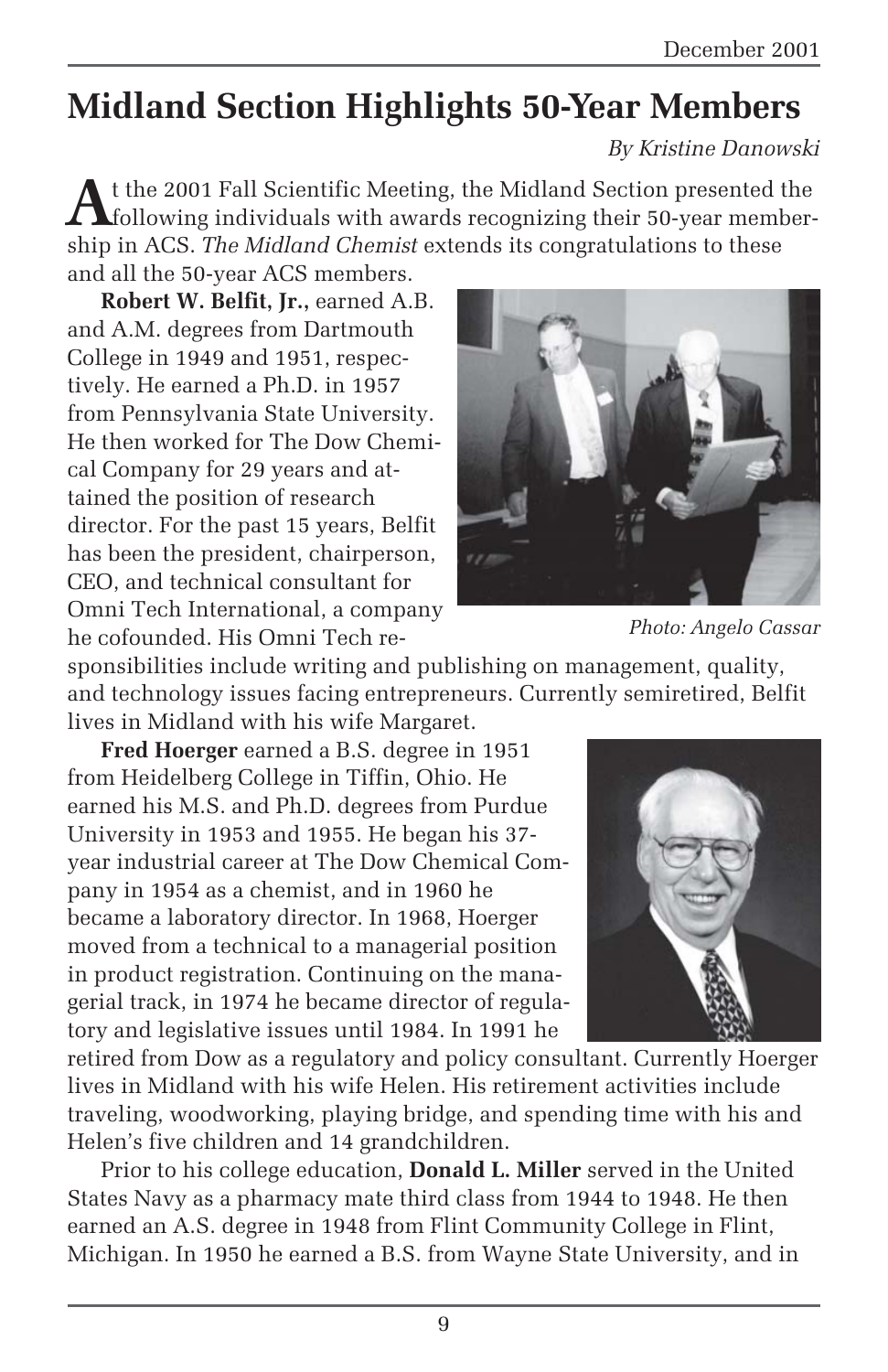#### *The Midland Chemist*

1974 he earned an M.S. from Central Michigan University. Miller's industrial career spanned three different companies. For four years, he was employed as a quality control chemist at Irwin Heisler, a pharmaceutical company. For the next 31 years, he was employed at The Dow Chemical Company as a polymer and analytical chemist. After becoming a senior analytical chemist at Dow, he became a project leader in air quality analysis for two years. Miller then moved to Dow Corning



*Photo: Angelo Cassar*

for five years where he continued his work in air quality. Now retired, he lives in Midland with his wife Betty. They have four children, nine grandchildren, and two great-grandchildren. Miller continues to be very active in the city of Midland. For Midland Section ACS he volunteers for Kids and Chemistry, ACS Programs Committee, and the Career Services Committee. He also has a booth at the Science Fair. His other civic activities include volunteering for the Midland Center for the Arts, the Hall of Ideas, and the Recycling Center, as well as serving as a board member at the Morningside Condominium Association.

**Richard E. Skochdopole** earned a B.S. degree at the University of Nebraska, Lincoln, in 1949 and a Ph.D. at Iowa State University, Ames, in 1954. His entire 34-year industrial career occurred at The Dow Chemical Company. In 1955 he began as an associate scientist in plastic foams research, becoming research manager for foam products in 1968. Skochdopole moved to chemical products research as an associate scientist in 1976. He moved again, this time to engineering polymer blends, where he was an associate devel-



opment scientist from 1983 to 1989. Now retired, Skochdopole lives in Midland with his wife Nancy. His major interests include his family (he and Nancy have four children and seven grandchildren), travel, tennis, golf, and fishing. Skochdopole also volunteers for Midland ACS Science Literacy and several church and community service groups.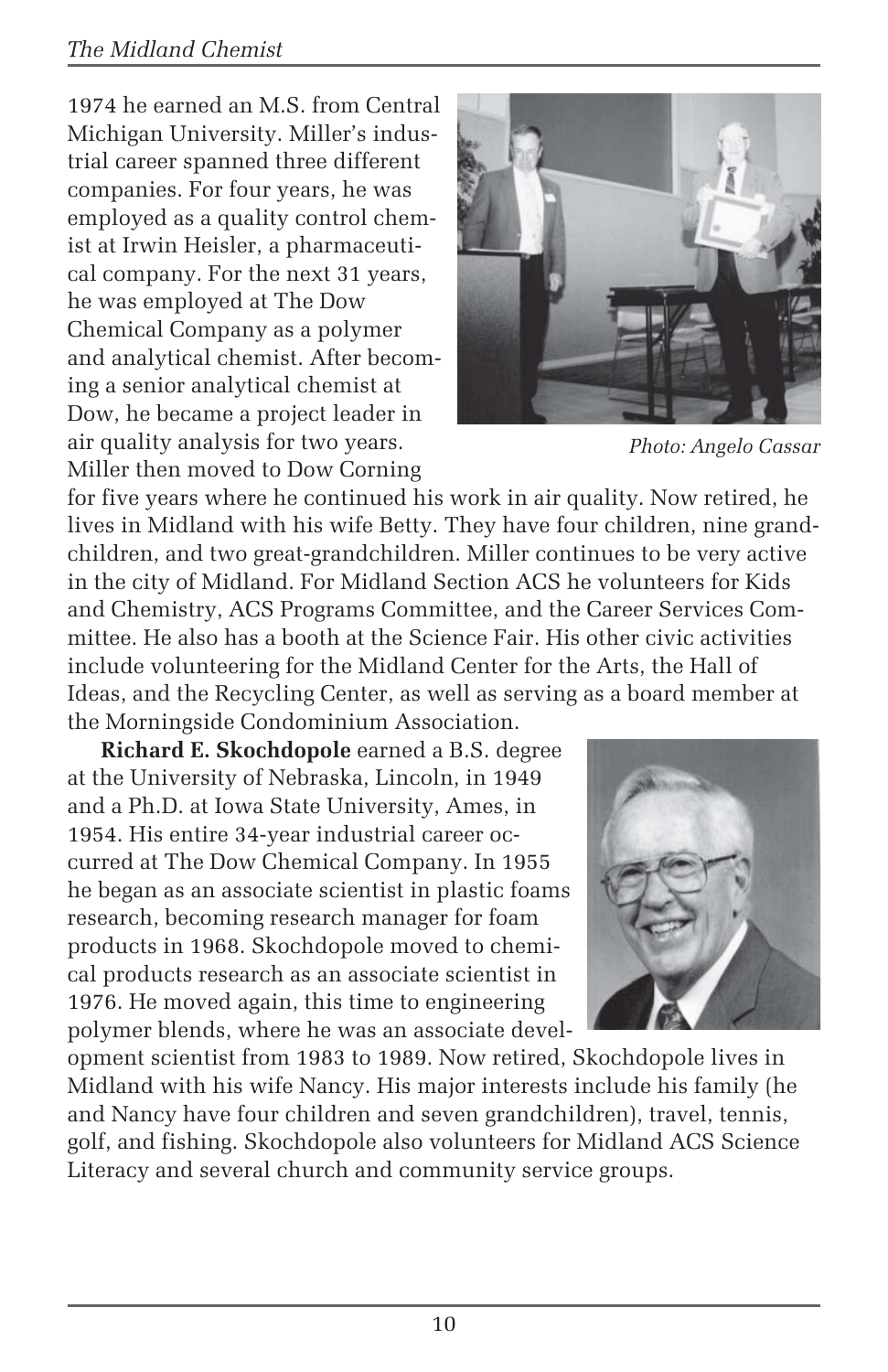# **Midland Section ACS Salutes Excellence!**

*Article and photos by Angelo Cassar*

The *Salutes to Excellence* program provides ACS members an opportunity to recognize the positive impact on everyday life made by *products* of chemistry, *practitioners* of chemistry, or *places of importance* in chemistry. Karol Childs organized the Salutes for the Midland Section. The *Places of Chemistry* Salutes were celebrated on April 25, at the annual Spring Award Banquet (*MC*, Vol. 38, No. 4, pp. 7–8). The *Products of Chemistry* Salutes were celebrated on August 17, at the Professional Family Fun Day at the Midland County Fair (*MC*, Vol. 38, No. 6, pp. 20–21.). This article will discuss the Salutes to Excellence for the *Practitioners of Chemistry* held at the 57<sup>th</sup> ACS Fall Scientific Meeting, October 13, 2001. The chair of the Midland Section, George Eastland, and a Midland Section councilor, Gretchen Kohl, facilitated the presenting of the Salutes.

The Midland Section is proud to be located in the mid-Michigan area where there have always been great practitioners of chemistry! That pride was expressed with the 17 Salutes to Excellence Awards for practitioners of chemistry given on October 13 at the Fall Scientific Meeting. Congratulations to all the awardees. We salute you!

#### **Salutes to Practitioners of Chemistry from the Past**

- The Corning Glass Team for their initial research for Dow Corning Corporation products. Members of that team included Frank Hyde, Bill Daudt, Ken Johannson, Mary Purcell Roche, Larry Laudenslayer, Joe Domicone, and Bob Fleming. Tom Lane accepted the award.
- The Mellon Institute Team for their initial research for Dow Corning Corporation prod-

ucts. Members of that team included Rob Roy McGregor, John Speier, Earl Warrick, Ruth Zimmerman, Helena Corsello, John Goodwin, Joe Francis, Silas Braley, and Charles Kohl. Charles Kohl accepted the Sa-

lutes to Excellence Award. This presentation was unique in that Charlie's daughter, Gretchen, presented the award to him. Charlie started working for Dow Corning in 1945, and Gretchen currently works at Dow Corning. Together, Charlie and Gretchen Kohl span 56 of the 58 years of the company's existence!



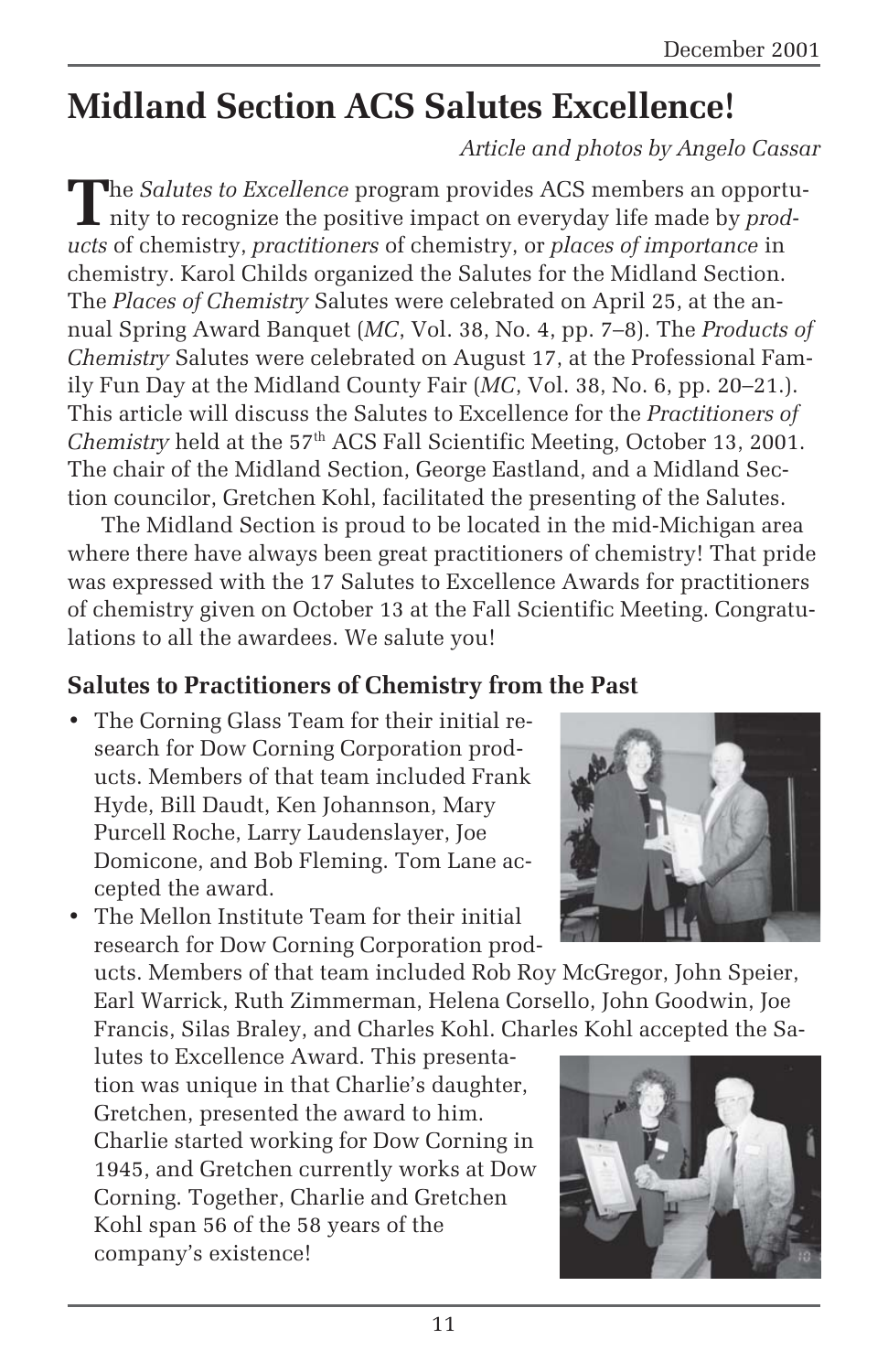- Hamish Small for his work on ion chromatography, and as coinventor of a precision flow meter for use in analytical chemistry. Ted Miller accepted the award.
- L.C. "Bud" Rubens

recognized as the "Father of Polymeric Foams." Bud pioneered the study of organic blowing agents and developed the scientific principles of blowing agent permeation and viscoelastic properties of polymers in the foaming process.

• E.N. "Ned" Brandt for his commitment to the development of the Post Street Archives and as the historian of The Dow Chemical Company.





#### **Salutes to Practitioners of Chemistry of the Present**

• Duane Priddy for his contributions as a well-known expert in free-radical polymerization of styrene and a pioneer of controlled radical polymerization.





- Don Tomalia for the invention of dendrimers, with potential for global application. Janet Tomalia accepted the award.
- Tom Lane for his contributions as one of Dow Corning Corporation's highest-ranking scientists.
- Gretchen Kohl for her commitment to public science literacy through the Midland Section public science education programs.
- Mehmet Demirors, who has been instru-



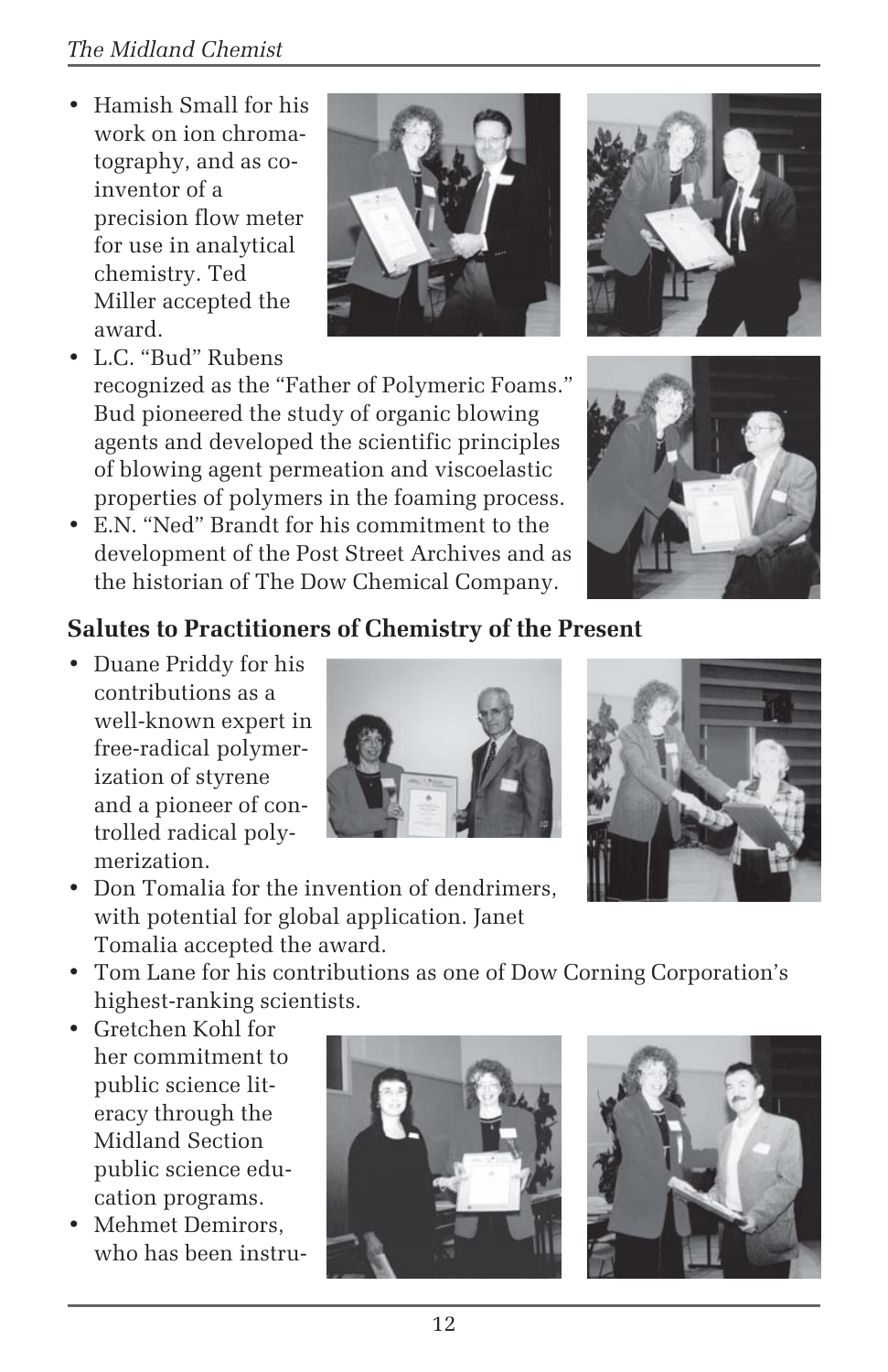mental in developing new processes in the styrenics area at The Dow Chemical Company.

• Gary Strandburg, a Dow Chemical Company chemist in the Chemical Sciences Department, who has developed new products for the consumer market.

#### **Salutes to Excellence for the Practitioners of Chemistry of the Future**

• Michigan Molecular Institute, whose scientists and educators prepare practitioners of chemistry who will affect the chemical industry of the future. Steve Keinath accepted the award.



- Alma College, Chemistry Department, whose teachers prepare students who will affect the chemical industry of the future. Scott Hill accepted the award.
- Central Michigan University, Chemistry Department, whose teachers prepare students who will affect the chemical industry of the future. Phillip Squattrito accepted the award.



- Delta College, Chemistry Department, whose teachers prepare students who will affect the chemical industry of the future. David Baker accepted the award.
- Saginaw Valley State University, Chemistry Department, whose teachers prepare students who will affect the chemical industry of the future. David Karpovich accepted the award.
- Carpenter Elementary from the Midland Public Schools, whose teachers and students have raised the school's fifth-grade MEAP science test scores from 27% proficiency to an over 80% proficiency in 2000. Principal John

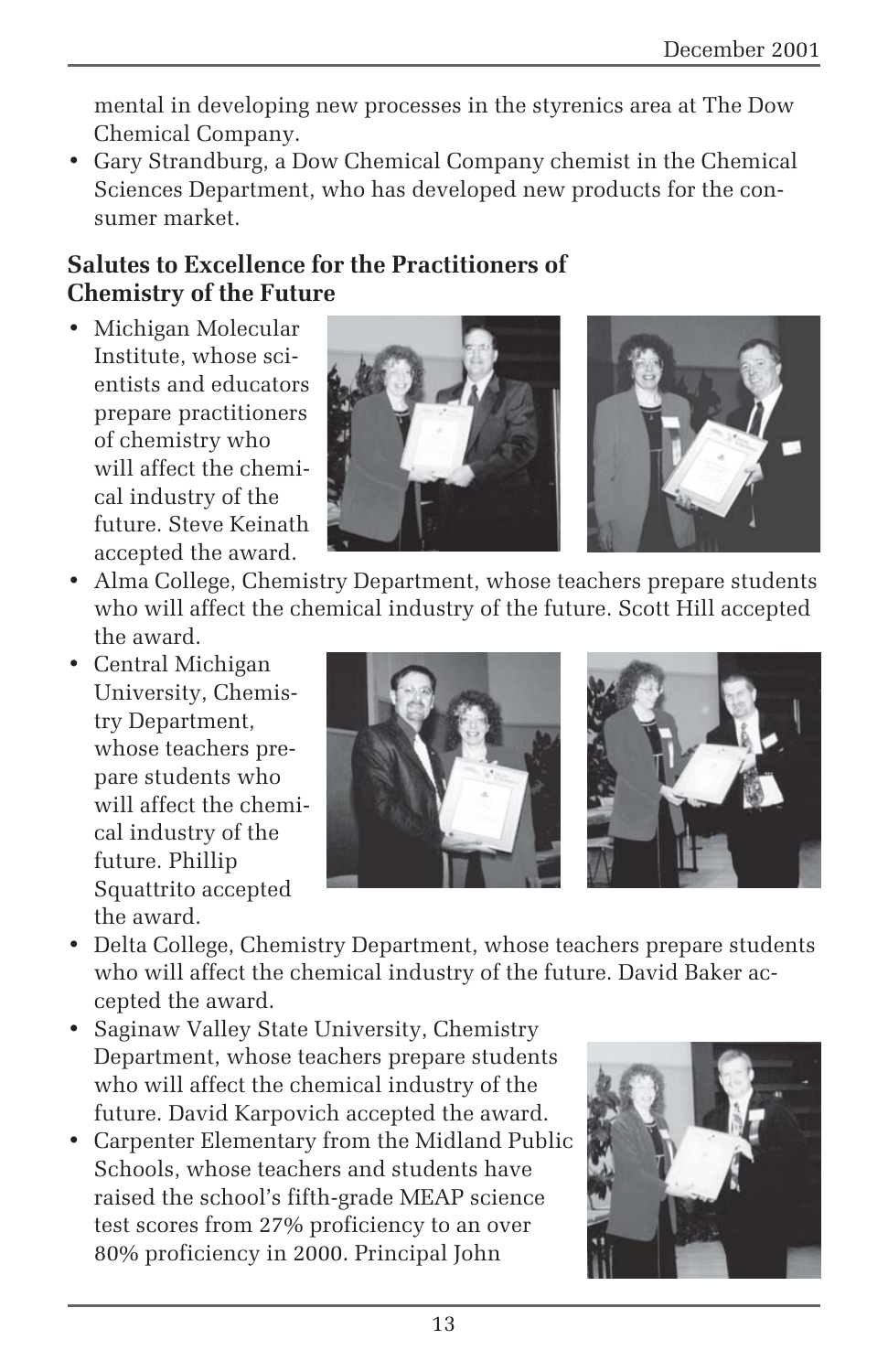Blahunka accepted the award. Principal Blahunka is shown at the left in the back row. Beside him are teachers Vicki Richards, Sue Birch, and Cathy Egerer and ACS member Tom Lane. Students from Carpenter Elementary School attending



the awards ceremony are (l-r): Robby Greene, Kelly Finn, Briana Beaulieu, Emily Najmy, George Bork, and Sam Lane.

#### **Salute to Excellence to the Practitioners of Chemistry Past, Present and Future**

• Ted Doan, whose leadership, philanthropy, and inspiration have embraced an understanding of the past, a plan for the present, and a vision of the future. Ned Brandt accepted the award

### **New ACS Directory of Graduate Research Released**

**T**he updated ACS *Directory of Graduate Research* provides information I on faculty and research at programs in chemistry, chemical engineering, biochemistry, medicinal/pharmaceutical chemistry, clinical chemistry, polymer chemistry, food science, forensic science, marine science, toxicology, materials science, and environmental science in the U.S. and Canada. It lists faculty bios, area of specialization, titles of papers published within the last two years, telephone numbers, and fax numbers. It also contains listings for 696 academic programs, 10,618 faculty members, and 112,236 publication citations. Published in odd-numbered years by the ACS Committee on Professional Training, the 2001 edition contains faculty information for the 2001–2002 academic year. For order information*,* call the ACS Office of Society Services at 800-227-5558.

Also available is *DGRweb 2001,* an easy-to-use, searchable database that contains all the information found in the *ACS Directory of Graduate Research (DGR). DGRweb 2001* is a great resource to quickly find who is doing what type of research in chemistry and chemically related disciplines. For more information or to order this product, please go to the *DGRweb 2001* home page at http://chemistry.org/education/DGRweb.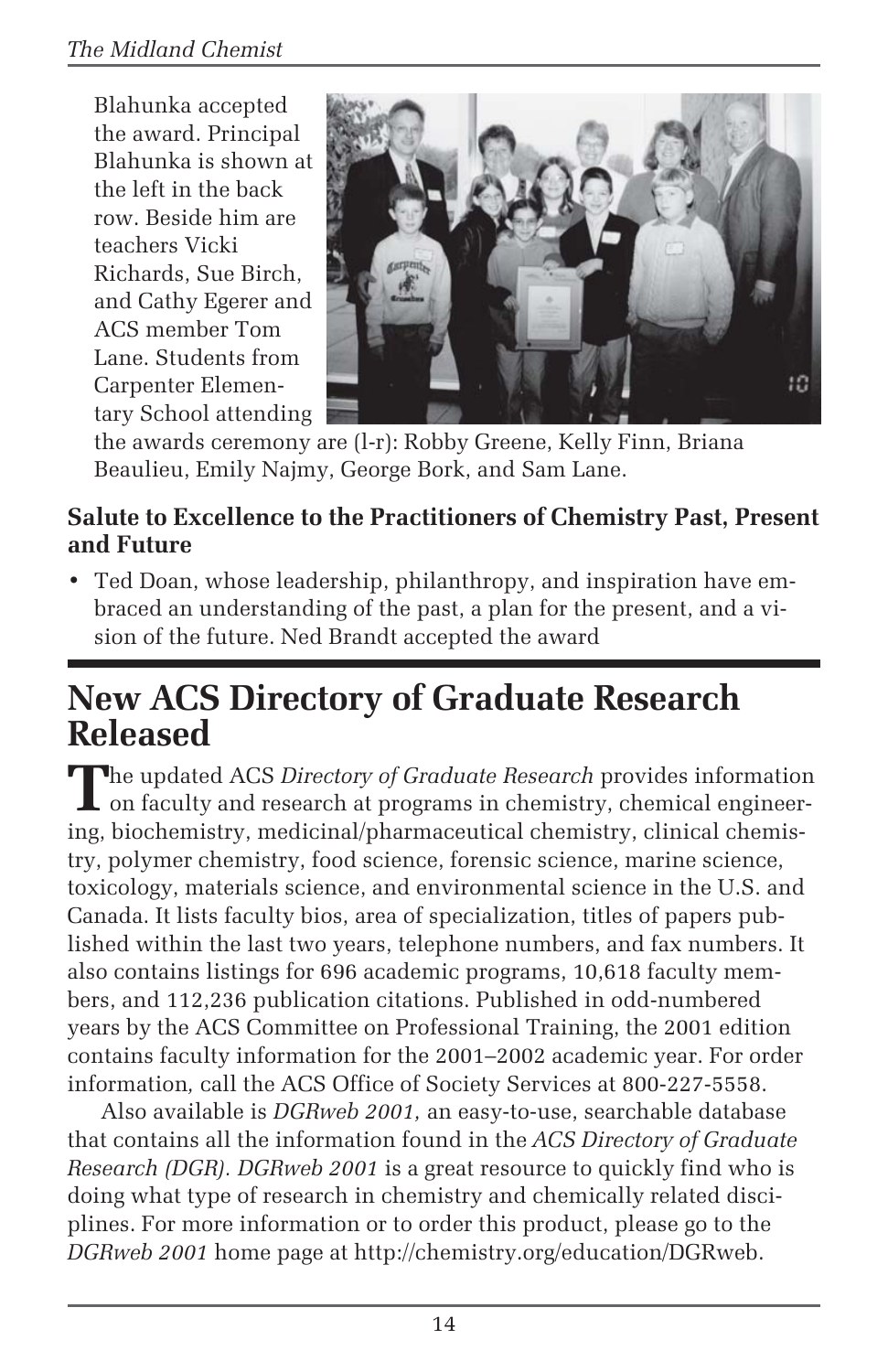# **Dr. Allen Bard Discusses Scientific Publishing**

*By Kristine Danowski*

**K**eynote Speaker Dr. Allen J. Bard delivered a fascinating address covering ethical questions, history, stages, and future of scientific publishing. As the editor-in-chief of the *Journal of the American Chemical Society* (*JACS*) and a renowned and widely published chemist, Bard provided Fall Scientific Meeting attendees with a comprehensive view of scientific publishing. Moreover, he impressed the audience with his honesty about the benefits of publishing for authors and ACS.



*Dr. Allen Bard of the University of Texas at Austin, and editor-in-chief of* JACS*, gave the keynote address. Photo: Angelo Cassar*

*Ethics in Scientific Publishing.* According to Bard, ethics in scientific publishing does not involve morality or legality. Rather, ethics pertains to the code of behavior governing an individual or group. Ethical dilemmas arise continually in scientific publishing, he said, and throughout his talk, Bard provided ethical problems that editors, reviewers, and authors face. Serious scientific fraud such as plagiarism and data falsification is rare, he added, but the general public thinks it is not.

*History.* Initially, scientists communicated their findings to other scientists via private letters or published books. The first known scientific publication occurred in 1611 when the Lycean Academy published Galileo's sunspot findings. Founded in 1603, the Lycean Academy was the world's first scientific society. Then the Royal Society of London was founded in 1645 and began publishing its *Philosophical Transactions* in 1685. From these beginnings, scientific journals today number at least one million. Dr. Bard remarked that journals today are too numerous and too specialized. He asserted that ACS has the best group of journals.

*Process of Scientific Publishing.* Dr. Bard interwove the stages of publishing with the reasons authors publish. Curiosity, practical applications of their work, and career advancement are the most common reasons both industrial and academic scientists do research and publish their results. Other motivations include what Dr. Bard called "frontier research" (research on the cutting edge of their fields), theory of model testing (testing other researchers' theories), jumping on the bandwagon (especially in genomics), data collection for reference works, and refutation of other researchers' data. "Deans can't read but they can count," Dr. Bard remarked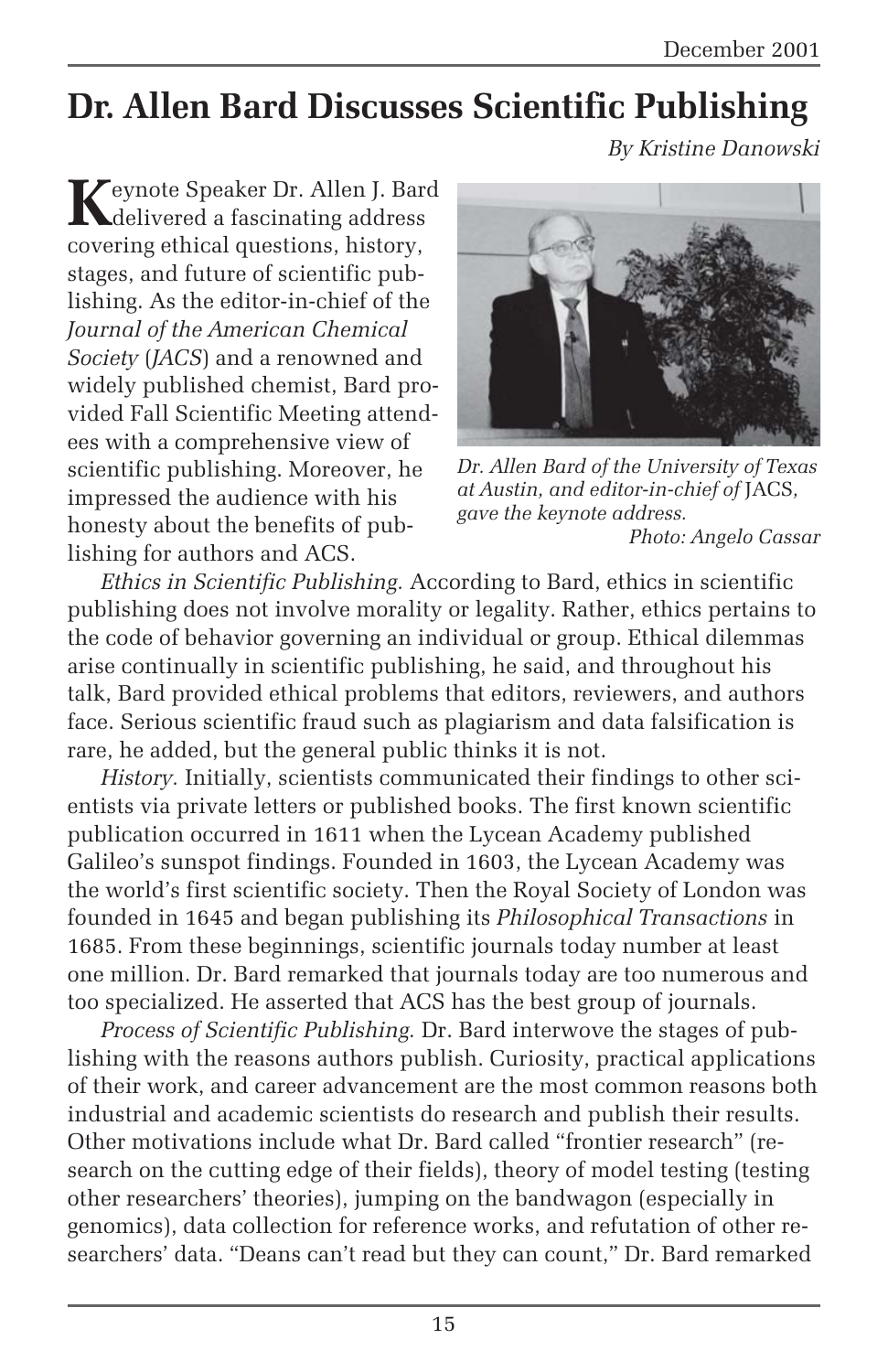frankly. In many cases, journals are for authors, not readers.

In a clever series of slides, Dr. Bard outlined the publishing process. For every manuscript submitted, the primary author has these ethical and practical responsibilities:

- Establish that all authors are represented
- Ensure that any hazardous materials and processes carry the proper precautions
- Properly reference prior work in the field
- Indicate if a simultaneous submission is being made
- Ensure that the work is not proprietary

For every manuscript received, an editor asks three questions: Is the work new? Is it true? Is it interesting? If the answer to each of these questions is yes, then the manuscript has a chance to be published. If not, the work can be rejected.

An editor selects reviewers based on reputation and works cited in the manuscript. An editor must not be biased in any way, although a current trend is to favor younger vs. older established professionals. Reviewers' ethical and practical responsibilities include maintaining authors' confidentiality, avoiding conflicts of interest, avoiding use of information contained in the manuscript in their own work, respecting the authors' intellectual integrity, and fairly handling competing manuscripts. Reviewers should also be prompt. If they cannot effectively evaluate a manuscript within two to three weeks, they should inform the editor so s/ he can choose other reviewers. Dr. Bard remarked that getting reviewers is difficult, but the ones he has for *JACS* are outstanding. During the question-and-answer session, he remarked that journals should have "frequent reviewer programs" similar to frequent flier programs. Reviewers should receive something in return for their contributions. Answering another question, Dr. Bard thinks that having the government police the peer-review system would be wasteful, since peer review continues to sustain scientific progress. He mentioned the cold-fusion fiasco as another reason the peer-review system works well. If authors talk to the press before their work is published in a peer-reviewed journal, the greatest danger is to their own careers, not to scientific publishing.

Dr. Bard said that the editor alone decides to publish a manuscript. There is no voting or committee decision; he acknowledged that some subjectivity is involved in the final decision. He also gave the following information about *JACS.* Manuscripts submitted to *JACS* can take as little as 2.5 months to as long as 7.5 months to be published. *JACS* receives approximately 4500 manuscripts per year. Of these, 10–15% are accepted immediately, 10–15% are rejected immediately, and the remaining 70% are good and publishable but *JACS* cannot accept them all. Dr. Bard said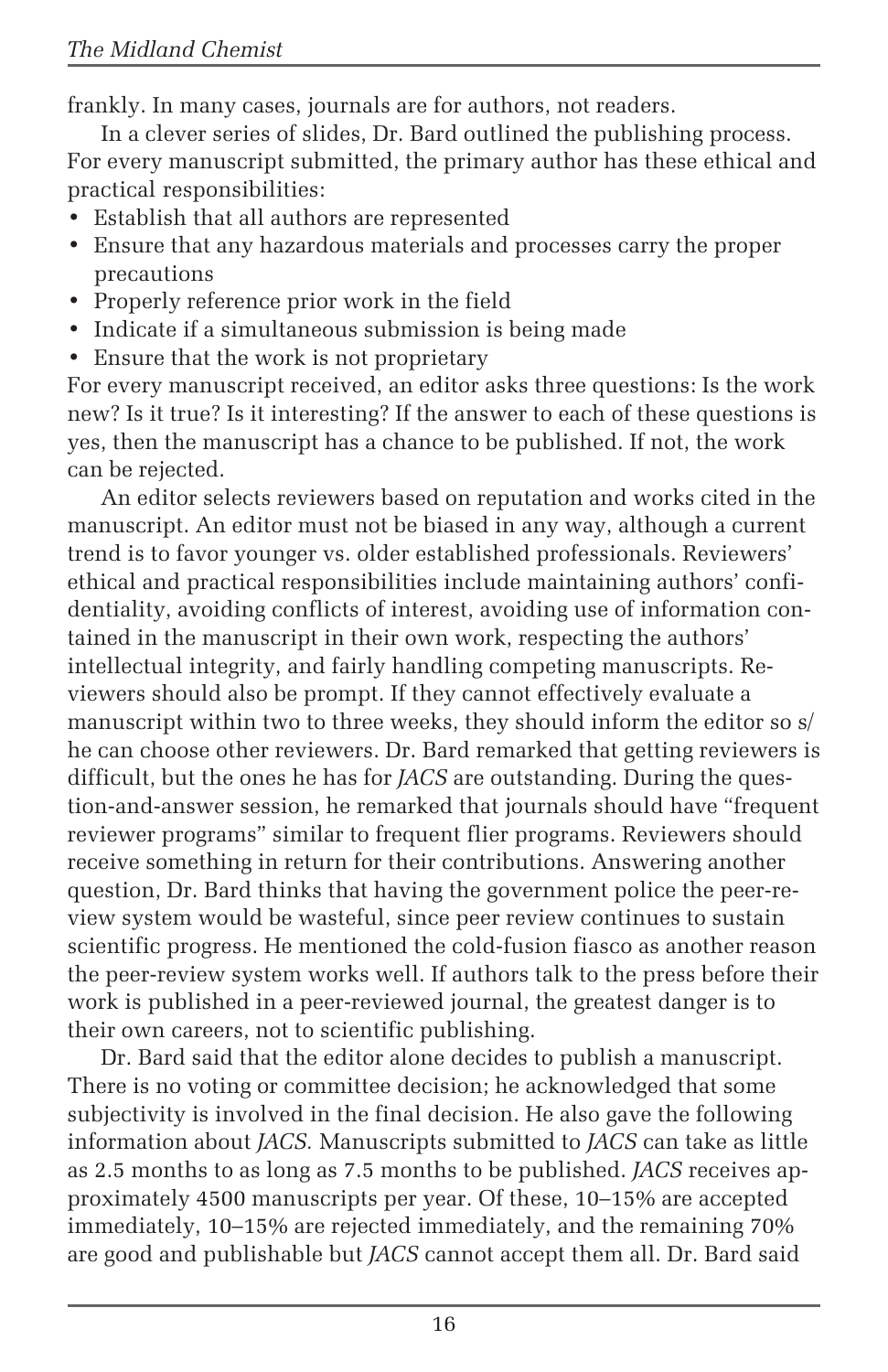deciding which of these to accept and which to reject is difficult. In all cases, he said, what determines acceptance is basic science. Formatting and language problems can be corrected and usually do not hinder publication if the science is good. However, he added, reviewers can become frustrated with authors' inadequate English language skills and require more time to evaluate a manuscript.

Papers are evolving to be shorter, Bard told the audience. At present the main points are included in the published paper while supplementary information is included in an electronic data bank. This trend allows editors to publish more articles while still providing experimental details to interested readers.

Bard also discussed the costs of scientific publishing. Eighty-five percent of a journal's cost is not paper and printing. Thus these costs would be the same for electronic and printed journals. Maintaining electronic archives is expensive, he added, perhaps even more expensive than printed archives. The advantages of electronic journals are the ease, not cost, of maintenance, and their convenience for readers. Electronic journals can also make scientific literature freely available. He predicted that in three to five years most printed journals will be obsolete because of their electronic counterparts. He acknowledged that ACS derives a substantial portion of its income from its journals.

Bard concluded that the scientific publishing process is complicated and inefficient, that serious ethical problems are rare, that the system must tolerate error and encourage risky experimentation, and that the peer review system does a good job of maintaining scientific integrity. However, he reminded the audience that we must continue to expose honest mistakes, bad science, and outright fraud.

This writer had the pleasure of dining with Dr. Bard prior to the Fall Scientific Meeting. He was just as witty and erudite informally as he was during his keynote address. The Fall Scientific Meeting was quite fortunate indeed that he was our keynote speaker.



- Failure Analysis
- Competitive Product Analysis
- Additive Analysis
- Color Body Identification
- Taste & Odor Analysis
- **Consulting Services**

1910 W. St. Andrews Rd., Midland MI 48640 Phone: 517-832-5555 Fax: 517-832-5560 info@impactanalytical.com www.impactanalytical.com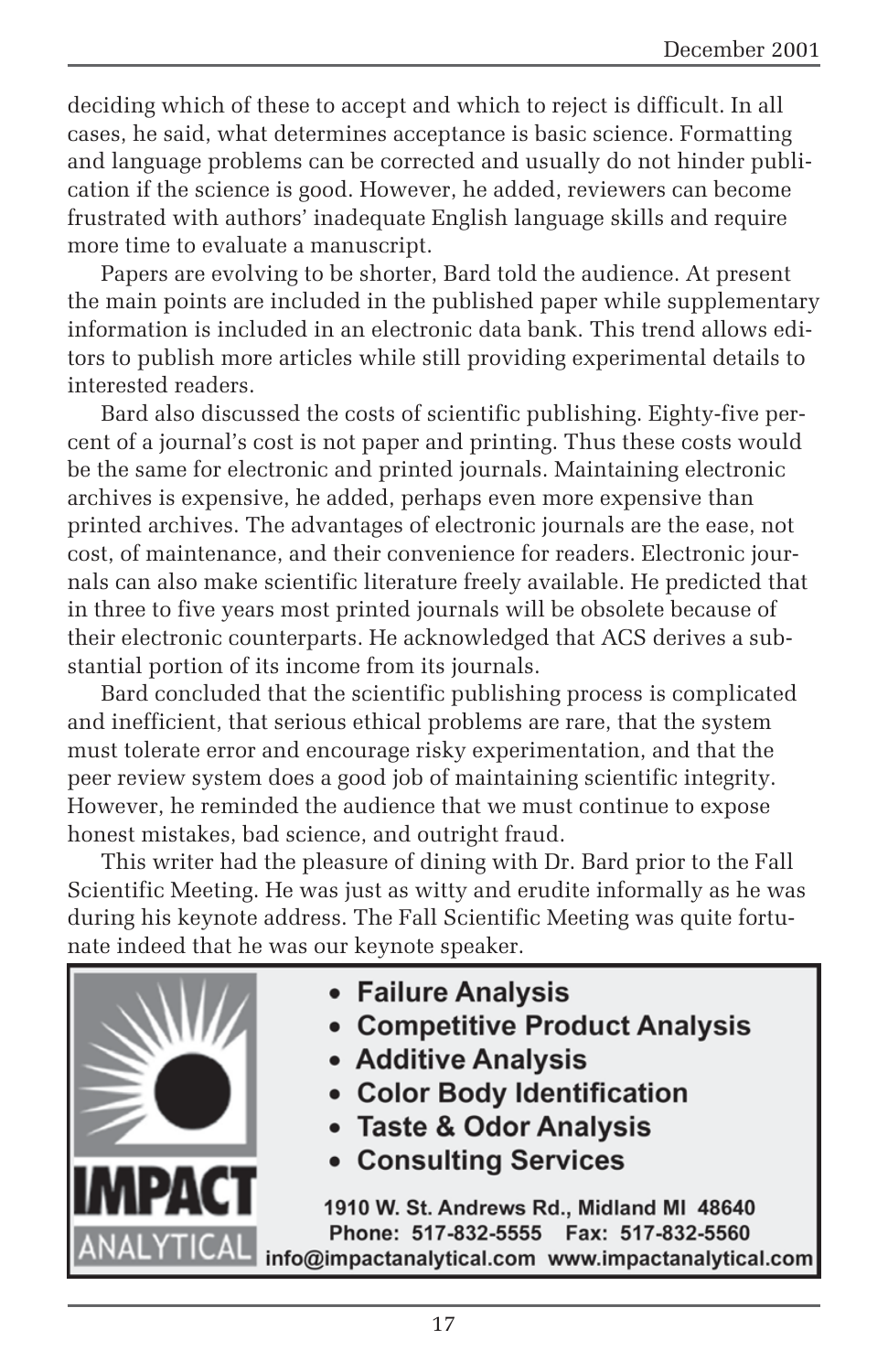### **Publishing Technical Information: A Panel Discussion**

*By Kristine Danowski, photos by Angelo Cassar*

**E**ditor Ann Birch of *The Midland Chemist* moderated a lively panel discussion during which panelists used their experiences as authors, editors, and reviewers to answer questions on scientific publishing. The panelists were:

- Allen Bard, editor-in-chief of the *Journal of the American Chemical Society*. Bard currently holds the Norman Hackerman/Welch Regents' Chair in Chemistry at The University of Texas at Austin.
- William J. Schulz, manager of the Global Organofunctionals Development Department at Dow Corning
- Roger Gobrogge, chief patent counsel for Dow Corning
- Charles Kresge, global R&D director for the Chemical Sciences Capability at The Dow Chemical Company
- Bob Howell, professor of organic chemistry and polymer science at Central Michigan University

The panel frequently elaborated on points Dr. Bard made in his keynote address (see related article). The questions and answers are summarized below.

*Why is it important for industrial professionals to publish?* By publishing in peer-reviewed journals, individuals can establish their reputation, and companies (especially smaller ones) can establish their presence in a research field. For example, DuPont enhanced its status when its scientists published and gave presentations at meetings. However, publishing after patenting is preferable. Publishing in the open literature also provides customers and the general public with product information. More-



*Panelists included (l-r) Allen Bard, Roger Gobrogge, Charles Kresge, Bob Howell, and William Schulz.*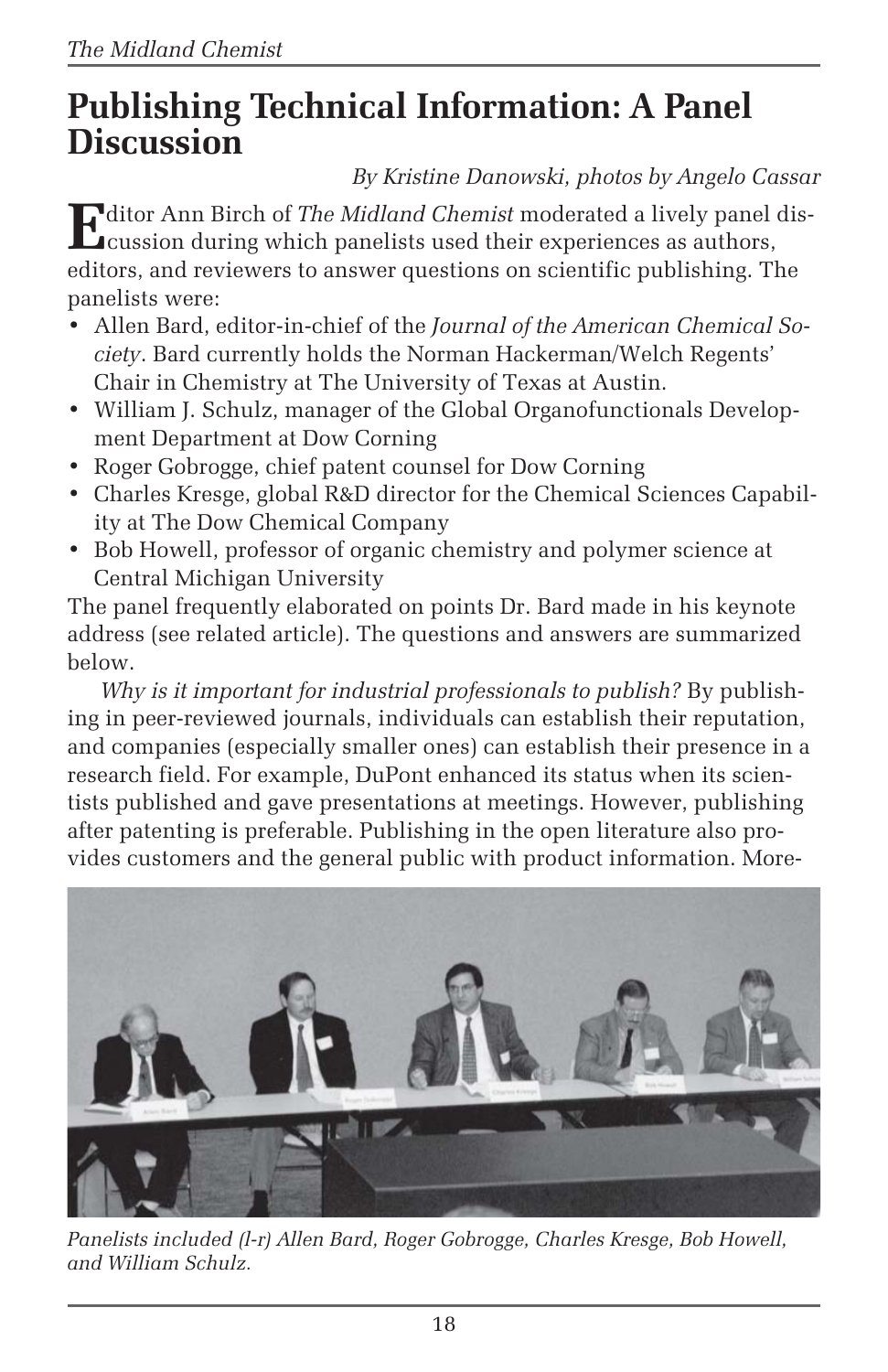

*Panel moderator was Ann Birch (shown here with keynote speaker Allen Bard).*

over, other scientists can use the information to advance the field. In addition, there are personal rewards to publishing, but industrial scientists need to make the time and not automatically expect employer support. If individual scientists feel strongly enough about their work, they will publish it. In industry, finding enough time to adequately "finish" a project for publication is difficult. The panel concluded that industrial scientists need a strategy for how a publication fits in with their employer's research and common interests. Industrial scientists

need to consider how a publication will be used before they write the paper. And patents are *not* papers.

*Who determines the suitability of research for publication?* It is the scientist's responsibility to know their employer's publication policy. Employers should keep their rules regarding publication simple. Scientists should also consider what's in it for them, their readership, and their employer. This will determine how to approach an employer regarding publication. Talking to senior technical staff or others who have published before is also useful. Industrial scientists must also allow enough time for their employer to give clearance.

*Authors often struggle with the writing process. What is the biggest hurdle to a paper's acceptance?* Dr. Bard discussed this question in his address. All papers need data first. The author should present the data so that readers will be interested. Authors should give the data a context, which is a brief introduction to the field and how their data fit in.

*How should authors use literature reviews?* Authors should not get too comfortable with one tool, like SciFinder, or focus exclusively on patents or open literature. Instead authors should check active players and recent developments in the field. References must be current. The panel cautioned against over-referencing; authors should cite key references only, otherwise they are wasting space. And authors should *read* the references they include!

*What legal issues are involved in publishing?* For companies, authors can sign away copyrights accidentally or without authority. Authors need to determine their rights when writing papers; they should review their contracts before they write their paper. For example, authors own the in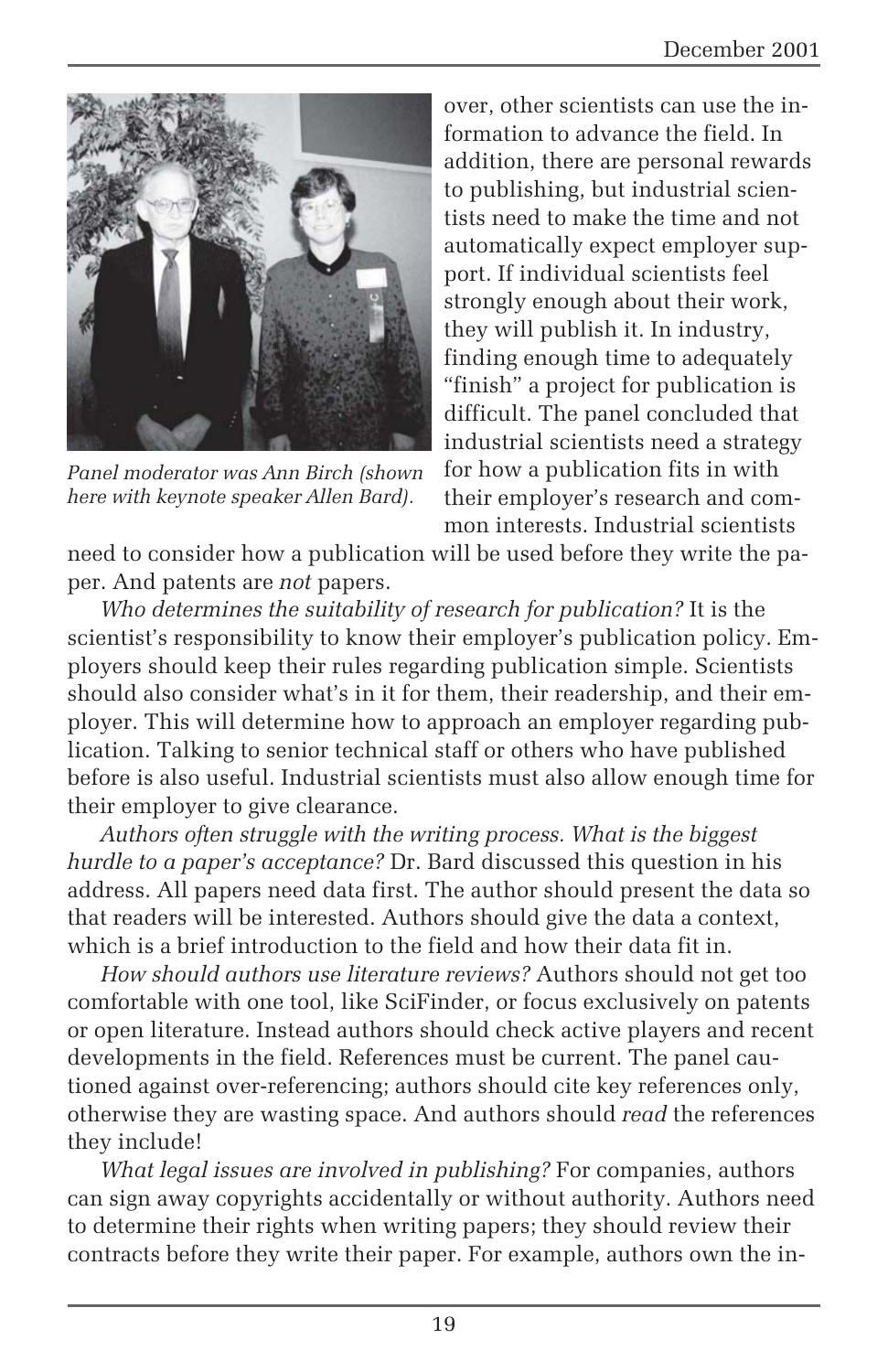tellectual property, but work-for-hire intellectual property automatically becomes their employer's property. Sometimes third-party intellectual property is disclosed accidentally. Again, authors need to review agreements and ownership with any third parties before writing the paper. If all parties agree the work should be published, then they should agree on the best arrangement among themselves and with the journal. For example, journals need the copyright to publish the paper. The panel again emphasized having an overall strategy for publishing. Once a paper is in print, it is considered prior art and may impact subsequent patent applications. Prior art is written, not oral, and the publication date is considered the date of prior art. Depending on the patent claims, even a published abstract for a meeting might be considered a disclosure, because once a work is in print it is considered prior art. The panel emphasized the need for legal guidance from the beginning if a patent might be involved. Responding to an audience question, the panel remarked that although there is no precedent yet, Internet publication will likely be considered a first publication date.

*What is the state of peer review?* Dr. Bard discussed this question in his address, but the panel's experience varied widely. According to the panel, a pecking order of scientific journals exists. The advantage of peer review is its usefulness to the scientific community. Peer review would not have evolved if it did not serve a purpose. There is no other adequate replacement to protect the scientific community and the general public from fraud. Peer review also keeps both authors and reviews on the forefront of their fields, and good reviews help authors write better papers. Once again, the panel emphasized that patents are legal documents, not scientific documents. Inventors can obtain a patent when their ideas are not demonstrable. Inventors need to predict the best method for the patent, not provide data that show the method works.

*How can authors balance common commercial interests with scientific objectivity? Does corporate sponsorship compromise credibility?* Authors need a strategy before writing the paper. They need to keep their employer in the review loop. Authors need to acknowledge corporate support, and the peer-review process ensures honesty. Industrial sponsors want genuine answers. The scientific community accepts the credibility of corporate sponsorship as long as authors disclose it. However, courts have challenged it.

*Why is publishing negative results not done?* (Audience question) The panel replied that this is for historical reasons and to save journal space. Papers today do not reflect how the actual work was performed.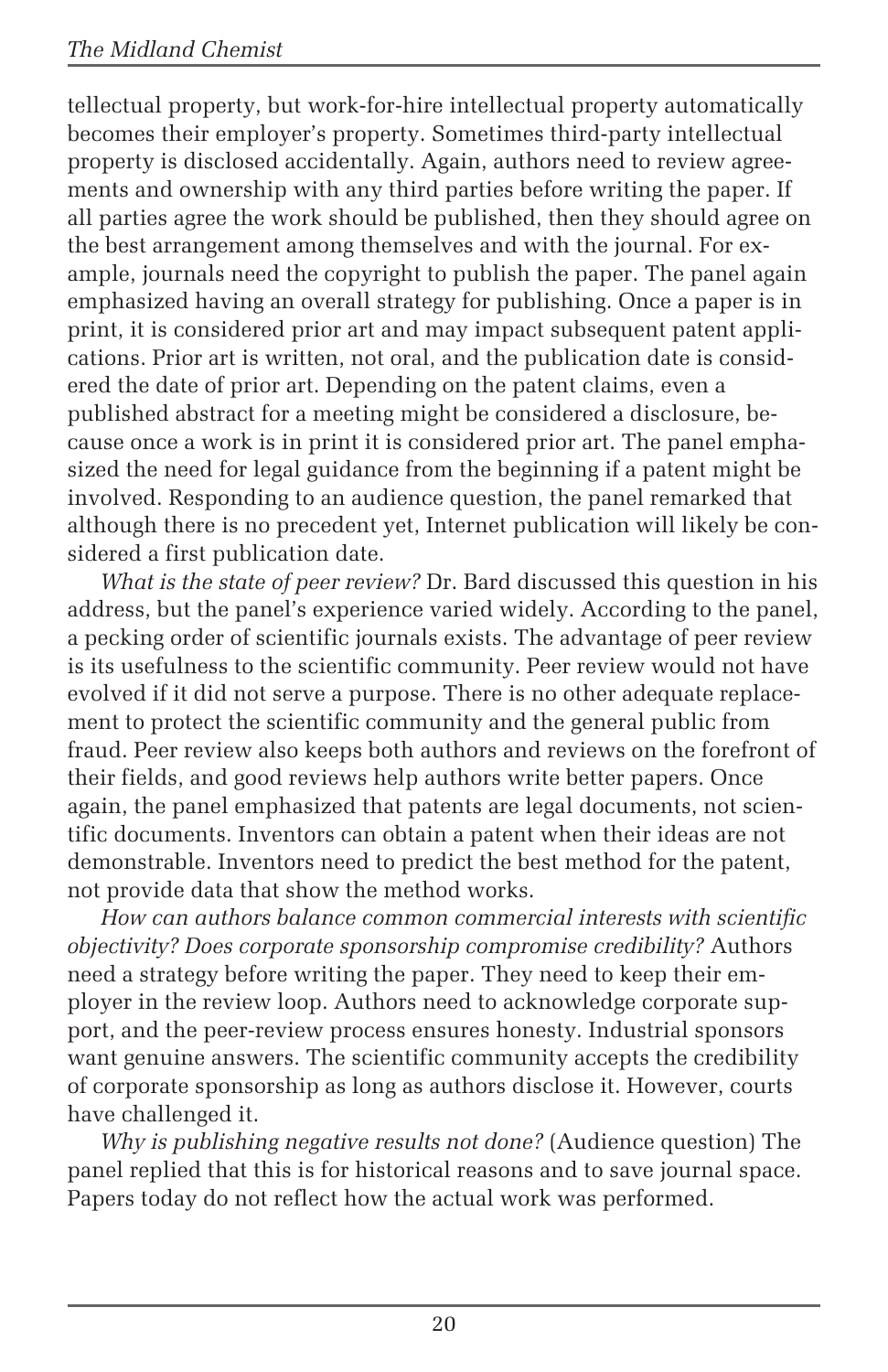### **Midland Section Elects Officers for 2002**

*By Steve Keinath*

|                                                                                                                                                                                                                                        | The 2001 Nominations & Elections Committee is pleased to announce |
|----------------------------------------------------------------------------------------------------------------------------------------------------------------------------------------------------------------------------------------|-------------------------------------------------------------------|
| the following Midland Section ACS 2002 officers:                                                                                                                                                                                       |                                                                   |
| Chair-Elect                                                                                                                                                                                                                            |                                                                   |
| Mike Owen                                                                                                                                                                                                                              | Retired                                                           |
| Secretary                                                                                                                                                                                                                              |                                                                   |
| Cynthia N. Peck                                                                                                                                                                                                                        | Delta College                                                     |
| Treasurer                                                                                                                                                                                                                              |                                                                   |
|                                                                                                                                                                                                                                        | Douglas E. Beyer The Dow Chemical Company                         |
| Chair, Nominations & Elections Committee                                                                                                                                                                                               |                                                                   |
| Kermit S. Kwan                                                                                                                                                                                                                         | Dow Corning Corporation                                           |
| Alternate Councilor (2-year, vacancy fill-in term)                                                                                                                                                                                     |                                                                   |
| Steven E. Keinath                                                                                                                                                                                                                      | Michigan Molecular Institute                                      |
| Board of Directors (3-year terms)                                                                                                                                                                                                      |                                                                   |
| Ann F. Birch                                                                                                                                                                                                                           | Editech                                                           |
| Wendell L. Dilling Retired                                                                                                                                                                                                             |                                                                   |
| Joan Sabourin Delta College                                                                                                                                                                                                            |                                                                   |
| $\mathbb{R}^{1}$ ato $\mathbb{R}^{1}$ . The set of the set of the set of the set of the set of the set of the set of the set of the set of the set of the set of the set of the set of the set of the set of the set of the set of the | ו והיוונו                                                         |

The N&E Committee received 127 valid ballots. We would like to thank all the Midland Section ACS members who voted. We would particularly like to thank all of the candidates who agreed to run for positions. The commitment and enthusiasm displayed by all of the candidates led to another successful Midland Section ACS election.

—2001 Nominations & Elections Committee: Steve Keinath (Chair), Pat Cannady, Wendell Dilling, Bob Howell, and Gretchen Kohl

### **Board of Directors Meeting Schedule for 2002**

*By Pat Cannady*

| Jan. $14$ | Midland, Delta College Midland Center, Room 12 |
|-----------|------------------------------------------------|
| Feb. 4    | Midland, Delta College Midland Center, Room 12 |
| Mar. 4    | Midland, Delta College Midland Center, Room 12 |
| Apr. 8    | Midland, Delta College Midland Center, Room 12 |
| May 6     | Delta College                                  |
| Jun. 3    | CMU                                            |
| Aug. 5    | <b>SVSU</b>                                    |
| Sep. 9    | Midland, Delta College Midland Center, Room 12 |
| Oct. 7    | Midland, Delta College Midland Center, Room 12 |
| Nov. $4$  | Midland, Delta College Midland Center, Room 12 |
| Dec. 2    | Midland, Delta College Midland Center, Room 12 |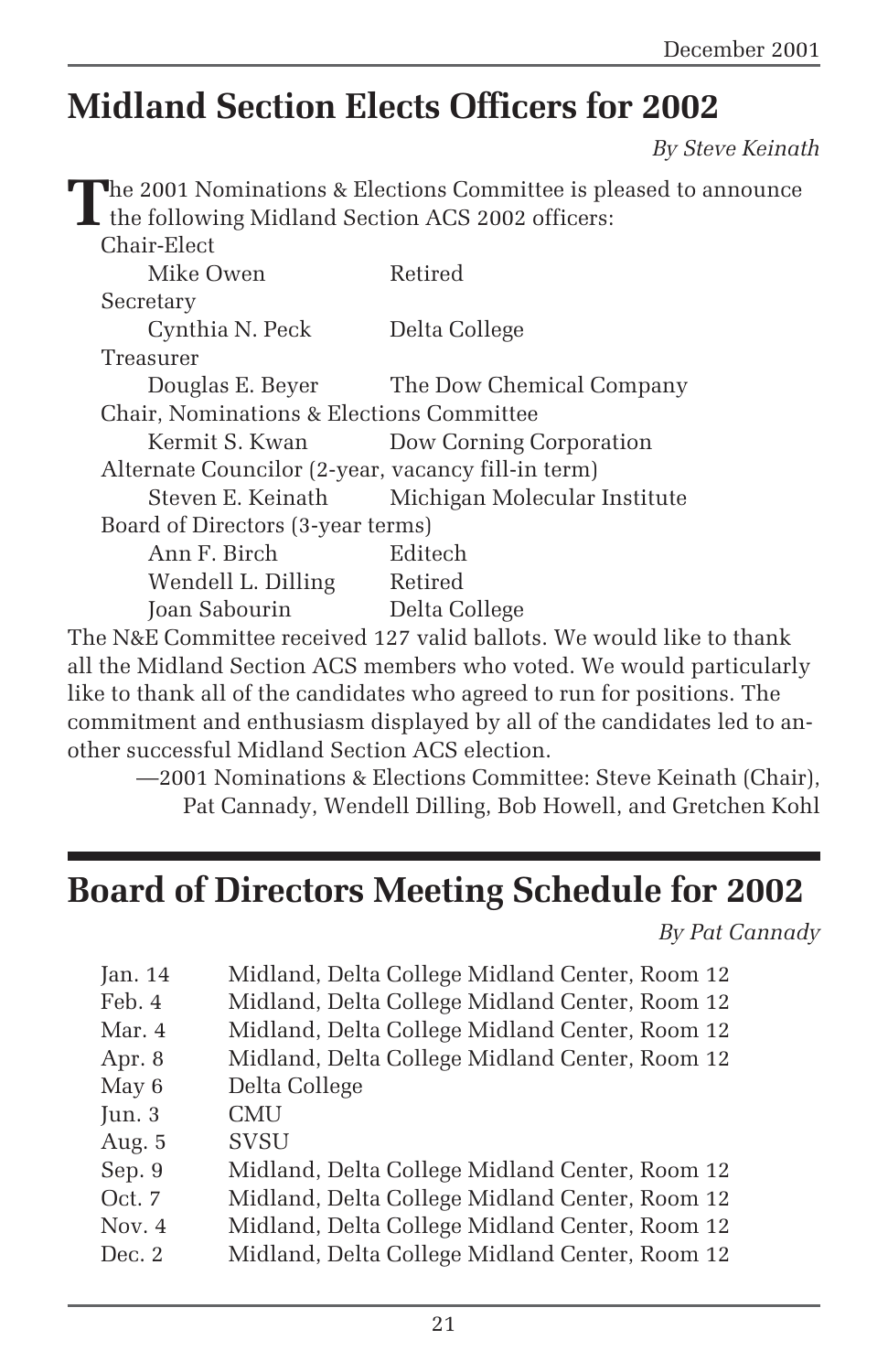# **Report on ACS Member Electronic Poll, 2001**

*By Tom Lane*

**Special Note:** *This article is made up of selected extracts from the final Task Force Report—August 2001. Dr. Pavlath, president ACS, will post a full copy of the report on the ACS website. Copies of the full data sets can be requested directly from Dr. Pavlath.*

#### **Introduction**

The scientific discipline traditionally known as chemistry is rapidly changing. The implications of these changes on the American Chemical Society, its members, and the collective enterprise are massive. Our discipline of chemistry as a science is becoming more interdisciplinary in a climate of reduced funding for the physical sciences. Many have suggested that within the traditional industrial base, that focus has shifted from research to bulk commodity materials. The future practitioners of chemistry will require new tools and expertise to successfully navigate this emerging and complex landscape as they strive to build lives, enjoy careers, and contribute to the core base of science.

The future success of the Society relies upon its ability to serve the current and projected demands of a changing membership. The Society must anticipate and act in this dynamic environment. Failure to respond to the membership will limit the long-term success of the ACS.

The intent of this Membership Poll was to focus on today's members with the purpose of identifying what they valued about membership, to determine the unanticipated or unstated needs of the day, and to assess potential requirements for the future. The findings are intended to aid ACS governance in making the best and most informed strategic choices for resource allocation in this ever more diverse climate.

The poll was not designed to address or determine members' opinions on the broader issues facing the enterprise; however, open-ended response questions allowed for free identification of important critical issues. A more in-depth poll to obtain specific insights, recommendations, and expectations from members on the broader questions surrounding the changing face of chemistry could well be valuable to support governance development of the next generation of ACS strategic plans.

#### **Poll Information and Statistics**

On April 16, 2001, ACS launched an electronic Internet-based poll to determine member requirements and satisfaction. Allowed to run for three weeks to allow sufficient response time, the poll was:

• Sent to the approximately 90,000 members for whom the ACS database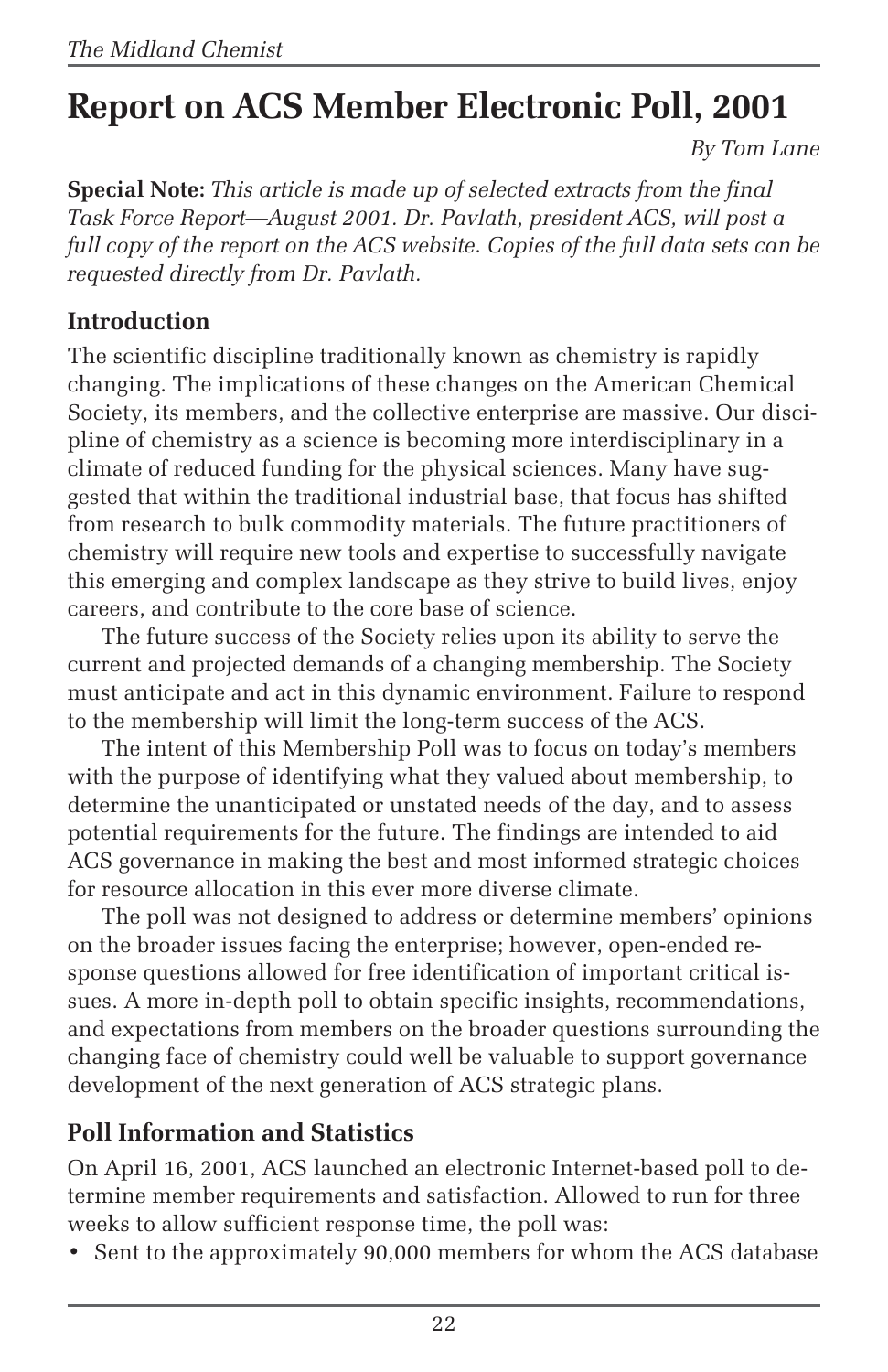contains e-mail addresses

- Managed by the ACS Customer and Administrative Services unit
- Conducted on the behalf of ACS by Greenfield Online, a well-respected electronic survey company

With approximately 9000+ bounce backs (sent back as undeliverable), the 8009 respondents constitute a demographic statistically equivalent to the overall ACS membership, and the 10% response rate is a robust sample that is very respectable for membership polls. Taken together, this allows projection of the poll data analysis, results, and recommendations to be projected to ACS overall.

#### **Results**

While half the members are satisfied with their membership and a large majority would recommend membership to others, the pivotal reason is the perceived "givens" of ACS publications. Members are most interested in topics that impact them directly. Topping the list are careers as chemical professionals, public science literacy, the perception of the role and value of chemistry in society, including environmental issues, and research funding. However, despite the high importance assigned these topics, most members are only marginally involved with the Society and there is a low perceived value and knowledge of many current programs that are intended to address these topics, especially among the growing demographic cohorts of chemists—younger chemists, women, and industrial members. In general, members are less interested in what is perceived to be the "behind the scenes" of ACS, such as dues calculation or membership retention, and they assume publications, CAS, and meetings as "givens" or the basic reasons for membership.

Therefore, there is a substantial unmet need on the topics ranked of greatest importance: careers, image and professionalism of chemistry, science literacy, and funding for science. Written responses also give additional insight into member satisfaction and suggest the need to rid barriers to participation, including an "elitist" and "in group" image of governance and staff groups. Satisfaction with membership also relates to how ACS is perceived as an organization. While the Society is rated more highly on attributes including professional, knowledgeable, well organized, and reliable, the low scores on issues of personal direct impact to each and every member, helpful, member service oriented, responsive, and reasonably priced, are troubling.

#### **Recommendations to Address these Issues**

• Focus on the strategic issues deemed of greatest importance: careers, image and professionalism, science literacy, and funding and minimize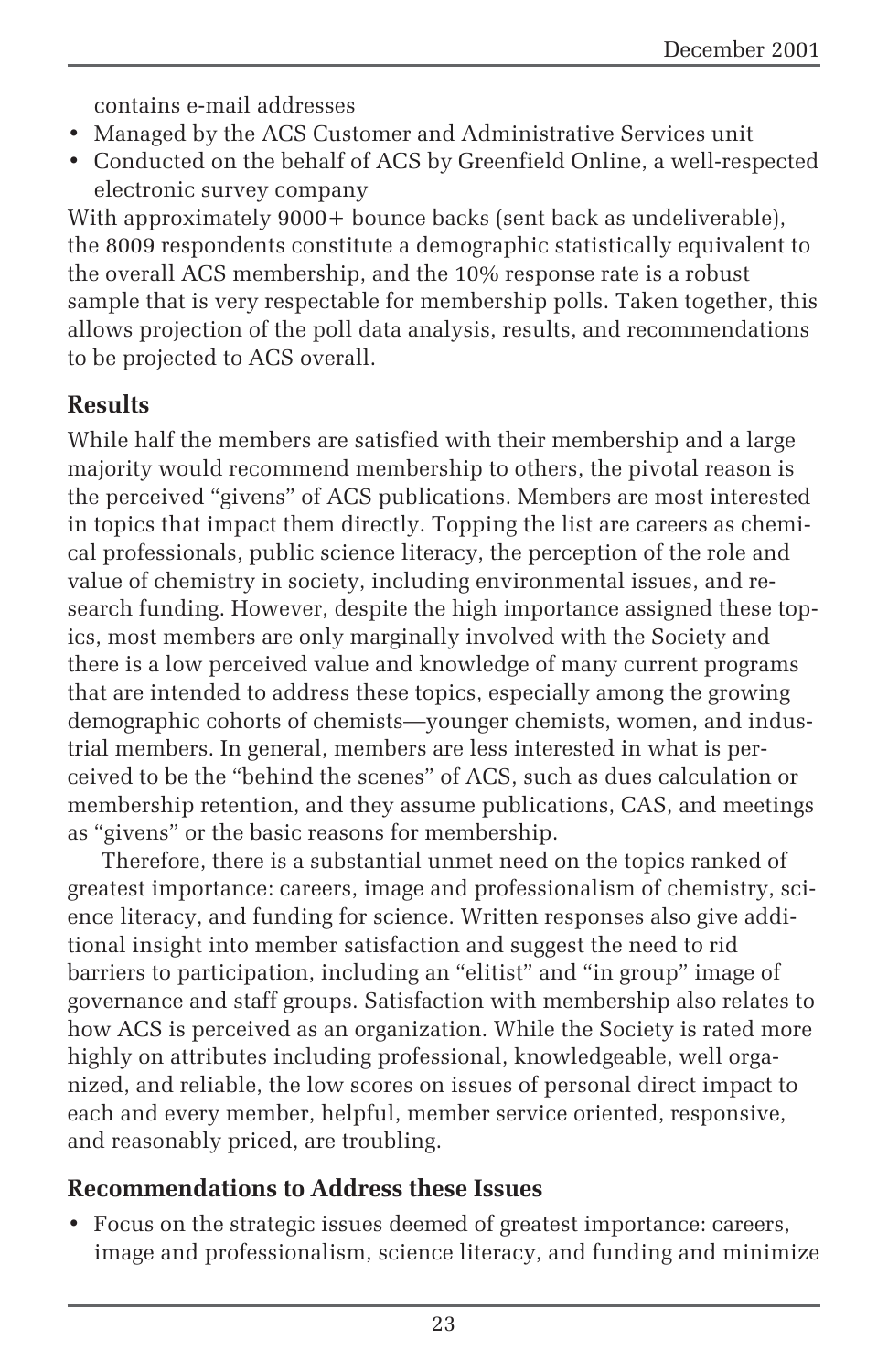emphasis on topics of limited interest to members, as a whole

- Communicate the linkage among current programs, important issues from the poll, and the progress made (ongoing evaluation and measurable results) in these programs to address the issues
- Increase satisfaction by improving both the perceptions around issues including "elitist," "in groups," helpfulness, membership orientation, and programming topics and interest especially at the local section and divisional levels

#### **Most Important Issues**

In general, members are most interested in things that affect them directly. They are not interested in what is perceived to be the "behind the scenes" or bureaucratic workings of ACS such as dues calculation or membership retention.

Members across all cohorts strongly support core themes and issues of the Society that have been traditional areas of emphasis. These are topics that directly impact both the research and careers of chemical professionals and the perception of the role and value of chemistry. However, despite this support, the low involvement of members coupled with a low perceived value and knowledge of many current programs—especially among younger chemists—demonstrates the need for improvement in current programs outside of publications.

The most important issues across all members and demographic cohorts are:

- Science literacy of students and a quality education in the chemical sciences (with statistically higher importance to the female and academic cohorts)
- Funding for the chemical sciences (with statistically higher importance to the female, younger chemists, and government, and academic cohorts)
- Career development services and programs (with statistically higher importance to the female, industrial, younger, and BS/MS chemists).
- Technical information access with a focus on publications NOT meetings (with statistically higher importance to the academic cohort)
- Improving the recognition of and professionalism in chemistry (with statistically higher importance to the older, academic, and Ph.D. cohorts)

#### **Least Important Issues**

The themes and issues of especially low to no importance to members where expenditure of resources and dollars could be perceived as irrelevant across all cohorts are: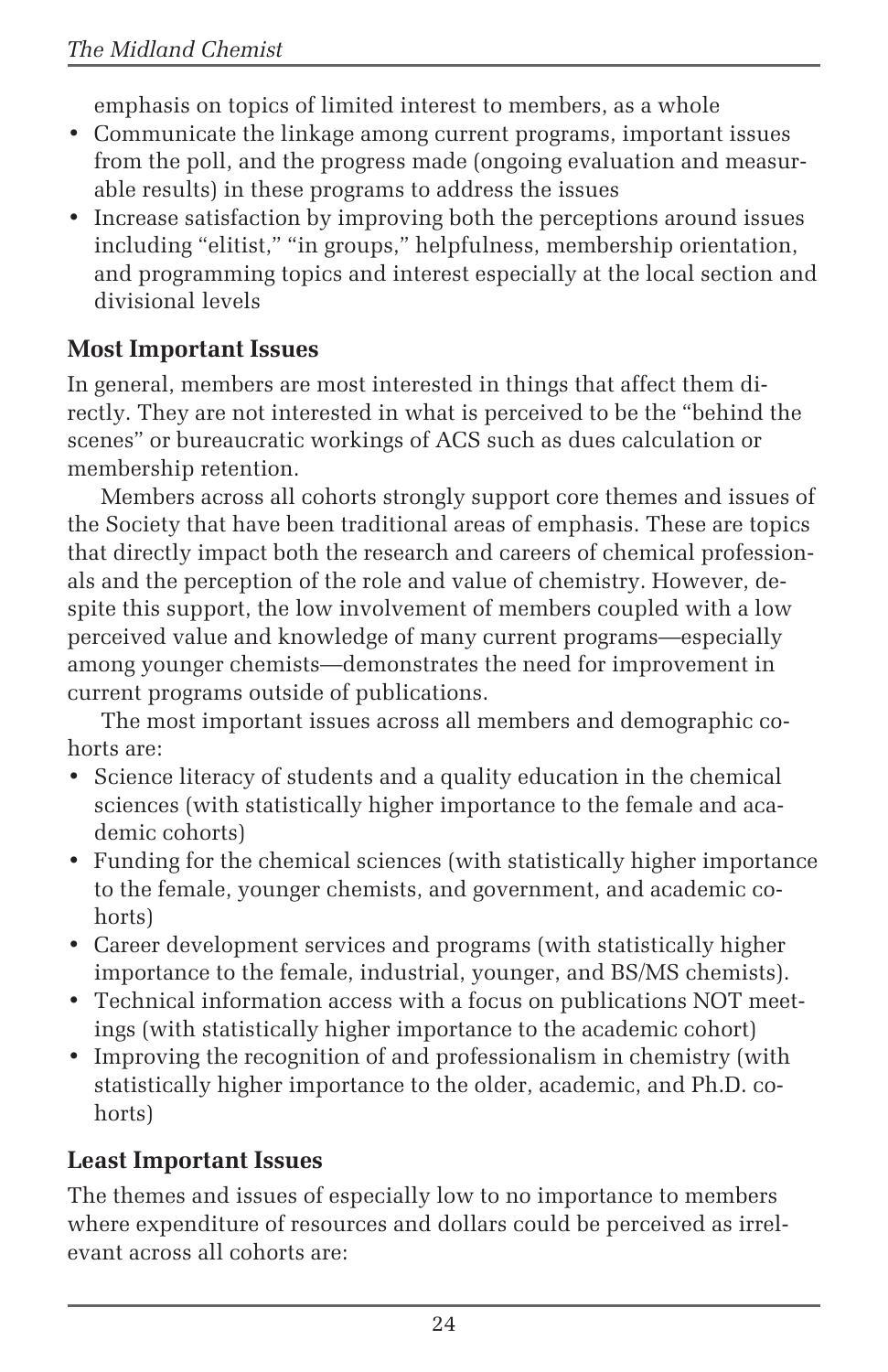- A different method for calculating dues (especially low importance to the industrial cohort)
- Member insurance programs (especially low importance to the academic and middle-age cohorts)
- A credentialing process for chemists (especially low importance to the Ph.D. and older cohorts)

Over the past several years, these themes have received attention and focus, including initiatives and programs by ACS staff and governance. However, these are not areas of perceived value to members.

#### **Key Recommendations and Follow-Ups**

The changing face of chemistry is an opportunity for ACS to gain even more members, as well as to increase the level of member involvement and loyalty if we address the challenges, build on the strengths, and do not avoid or ignore the changes that need to take place in order to open up the Society to a younger and more diverse group.

The challenge and opportunity facing ACS into the future is how to address the changing needs of this ever more diverse group of chemical professionals. Fortunately, the data show that although different cohorts place greater or lesser emphasis on certain programs and initiatives, there is substantially a consensus on the most important and least important issues to members, their level of satisfaction with the Society, and what they need to be truly engaged going forward.

The following recommended actions are based on the analysis of the data, summary of the anecdotal responses and Task Force member input, and are focused on not maintaining the status quo, but embracing the opportunities to further build the Society based on member need. In general, to be successful in improving the involvement and satisfaction of members, it is recommended that three key issues be addressed:

- Focus, Focus, Focus
- Communicate, Communicate, Communicate
- Satisfaction, Satisfaction, Satisfaction.

#### **Acknowledgments**

With sincere thanks to the Task Force, for diligently and objectively analyzing and collating the data, developing valuable and data-based conclusions and recommendations and having the courage to listen to the data, not be prejudiced by the past, and wanting the best for chemistry, chemists, and the ACS.

> —Task Force: J. Giordan, Chair; M. Cavanaugh; D.R. Cobb; N. Gilham; N. Heindel; G. Heinze; T. Lane, Z. Morales-Martinez; D. Wohlers; P. Ayre, Staff Liaison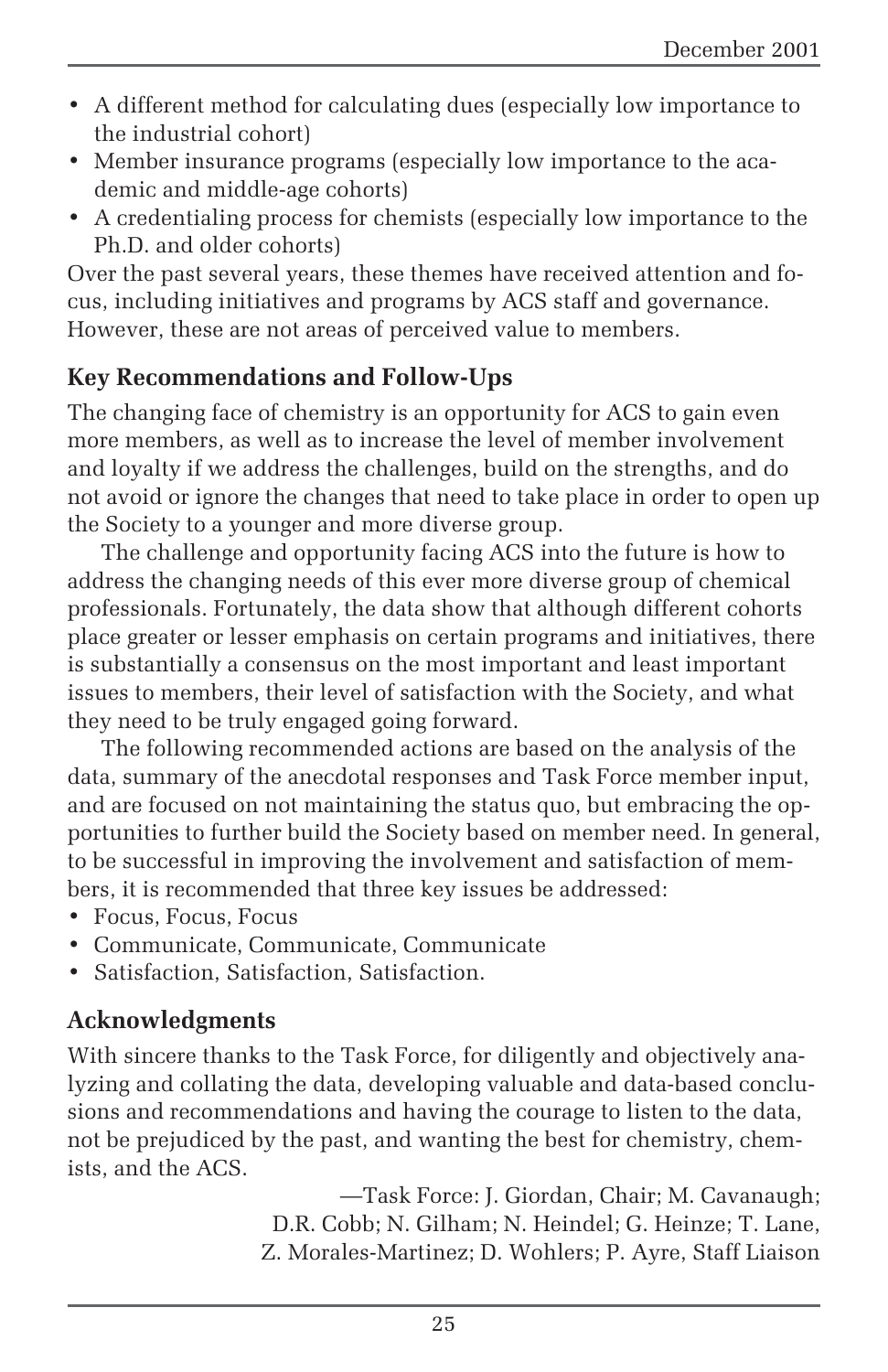# **News and Election Results from MMTG**

*By Phyllis Anderson*

In August, the Mid-Michigan Technician Group (MMTG) again co-spon-<br>sored a booth with the Midland Section ACS. This year's theme was sored a booth with the Midland Section ACS. This year's theme was "Plastics and Polymers". The event took place on two evenings from 6:00 p.m. to 8:00 p.m. A glassblower entertained the audience while we were setting up the demonstrations. This year's demonstrations included: Pufa-Top Hat, Green Slime, Silly Putty, Swelling Diaper, Invincible Balloon, Synthesis of Nylon, Marshmallow Inflation Polaroid light and Glow Worms. We gave away Coozies with MMTG/ACS logos and glow-in-thedark necklaces.

I am very proud to announce that MMTG received the best overall TAG at the ChemLuminary Awards for 2000 at this year's National ACS meeting in Chicago. This is a very prestigious award and we are very honored to receive it. This year the MMTG provided a stipend to one of our members to attend the Fall ACS meeting. Cathy Curtis, business editor for ConnecTECH, was the lucky individual this year and she greatly enjoyed the experience. In addition to Cathy, five people from our local attended and participated in the meeting. At the national meeting, Connie Murphy of The Dow Chemical Company presented a workshop entitled "Essentials of Writing Trip Reports for American Chemical Society Meetings." Connie serves as a consultant on the ACS Committee on Technician Af-

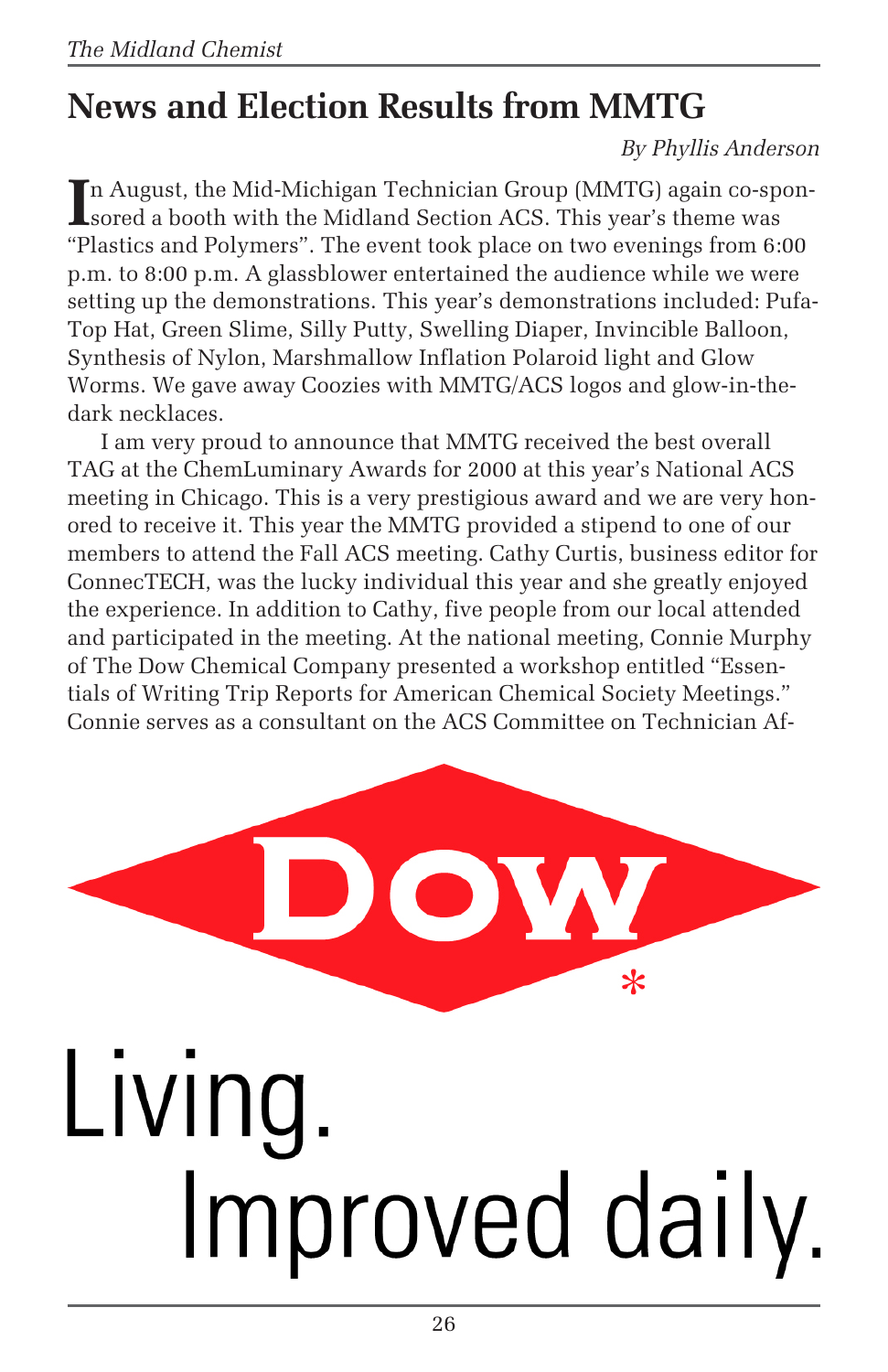fairs and is the Recruitment and Retention Subcommittee Chair for the ACS Membership Affairs Committee. Janet Smith of Dow Corning Corporation presented a paper entitled "Project Science Literacy: The tale of a big idea, a few dreamers, and a growing program." Dave Stickles, Robert Krystosek, and Wendy Mallory (Alternate Councilor and TAG Liaison) also attended the meeting.

The MMTG held a membership drive in October. The membership drive was targeted to attract students attending two local colleges, one of which (Delta College) has a curriculum for chemical technicians. The event was held at Tucson Jack's and featured karaoke for entertainment. Present members gave a kick-off presentation on the benefits of belonging to a TAG, presented attendees with our MMTG brochure, and distributed our lapel pins. An assortment of appetizers was served. Everyone who attended had a fun evening and MMTG got six new members as a result.

We recently held our annual elections. This year we switched to voting electronically. We had a whopping 80% return with no glitches reported. Congratulations to the following winners!

| Chair-elect        | Amy Betz             |
|--------------------|----------------------|
| Secretary          | Sarah Kushon         |
| Treasurer          | Nate Malowinski      |
| Board of Directors | Pamela Slavings      |
|                    | Janet Smith          |
| Delegates          | Dave Stickles        |
|                    | <b>Wendy Mallory</b> |

### **Local Student Affiliates Receive Awards**

*By Ann Birch*

**T**he ACS Committee on Education and the ACS Education & Interna-**L** tional Activities Division have announced the winners of ACS student affiliate chapter awards for activities conducted during the 2000–01 academic years. The Committee on Education selects chapters to receive special recognition on the basis of their programs and activities as described in their annual reports.

- The Central Michigan University student affiliate chapter received a Commendable award. CMU chapter presidents were Misty Bennett and Dennis Wickline; faculty advisor was Estelle Lebeau.
- Saginaw Valley State University received an Honorable Mention award. SVSU chapter president was Ken Stawowy; faculty advisors were Deborah Huntley and David Karpovich.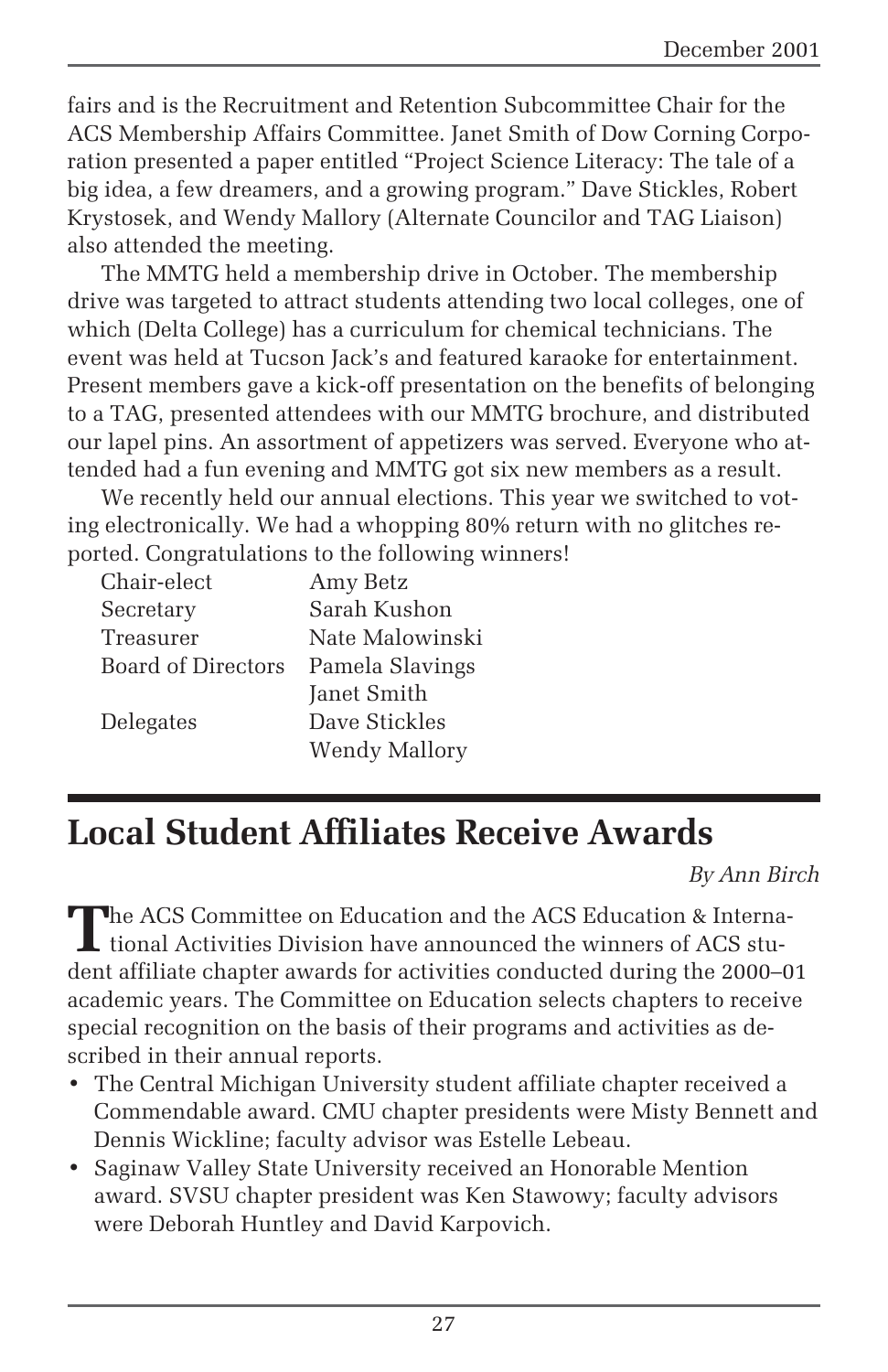# **Midland Section Celebrates Section Awards**

*By Wendell Dilling*



*From left to right (with chair year) are Donald R. Petersen (1973), William C. Pike (1990), M. Peter Dreyfuss (1991), Vicky S. Cobb (1992), Gretchen S. Kohl (1993), Debora F. Bergstrom (1999), and Wendell L. Dilling (2000). Kohl and Bergstrom are also holding the award for 1994, the year Robert E. Kohrman was Section chair. Kohrman was unavailable for the picture.* 

The Midland Section has received eight Outstanding Local Section<br>Awards from the National ACS over the past 28 years. Pictured here at a gathering at the recent Fall Scientific Meeting are seven individuals who served as Section chairs during the years for which the awards they are holding were received.

### *The Midland Chemist* **Publishing Dates, 2002**

*By Ann Birch*

| <b>Copy Deadline</b> | <b>Issue Delivery</b> |
|----------------------|-----------------------|
| Jan. 7               | Jan. 31               |
| Feb. 4               | Feb. 28               |
| March 4              | March 31              |
| May 6                | May 31                |
| July 1               | July 31               |
| Aug. 6               | Aug. 30               |
| Sept. 2              | Sept. 30              |
| Nov. 4               | Nov. 30               |
|                      |                       |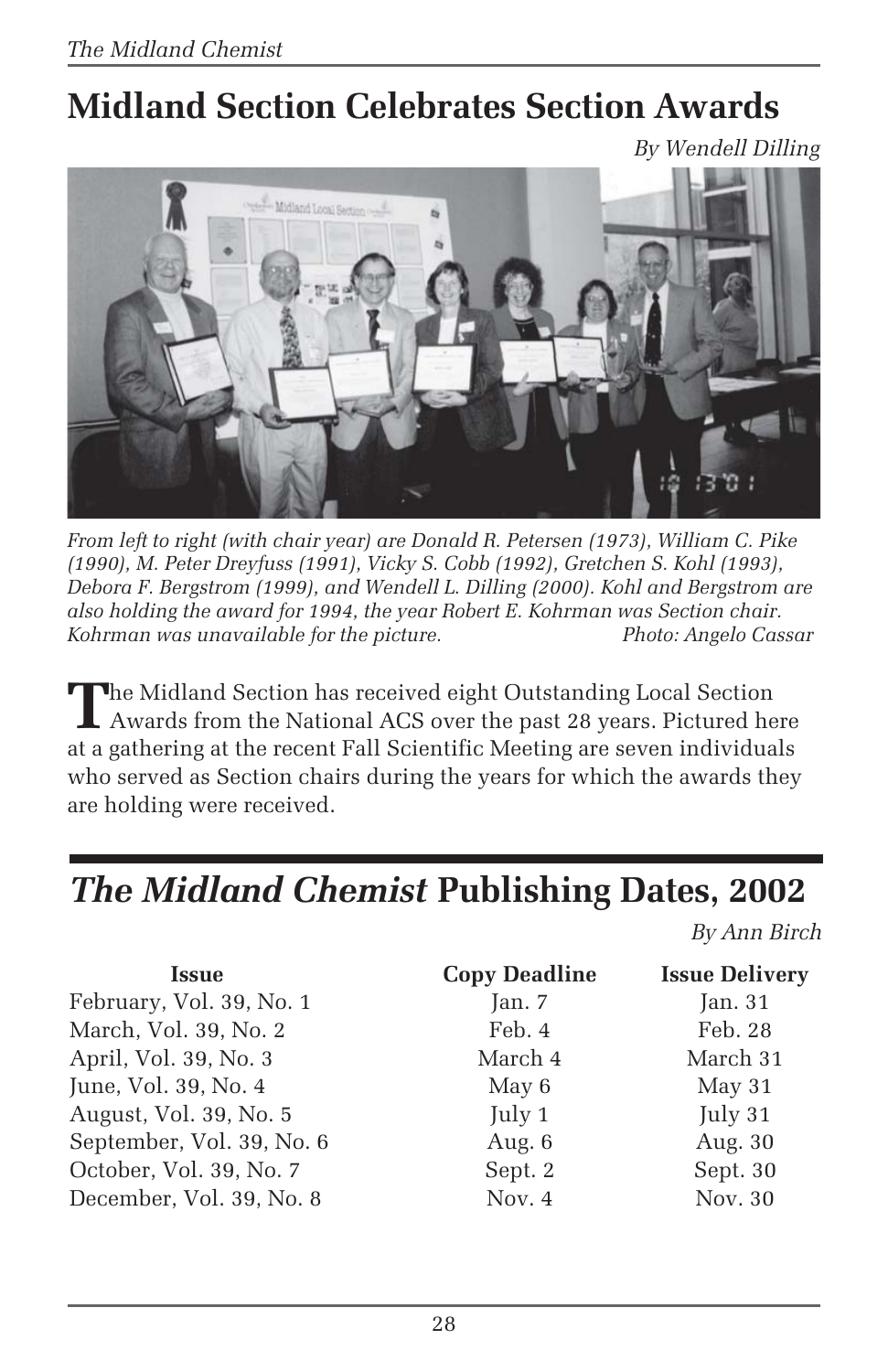# **Call for Papers from** *ScienceWeek*

*By Kristine Danowski*

 $\sum$ *cienceWeek* (http://www.scienceweek.com)has announced a call for papers for an online symposium: Science and the Developing World: Past, Present, and Future.

1. Closing date for submission of papers: December 15/01.

2. All papers to be published on the SW website January 2002

3. Online access to the symposium will be completely free.

4. Papers: Maximum length - 2500 words. Language: English

5. Both new and previously published papers are acceptable.

Send papers via e-mail to:

Dan Agin, Ph.D.

ScienceWeek

dpa@scienceweek.com

Please note: All material must be sent by e-mail as plain ASCII text. Please convert any word-processing formats to plain text. We will format your paper for the SW website. Hypertext inclusions of images and graphics on other sites are acceptable. PDF files are not acceptable. Printed or typewritten papers are not acceptable.

The following online symposia are also in preparation:

- Perspectives on Brain, Mind, and Behavior (closes 15 Jan)
- Perspectives on the Origin of Life (closes 15 Jan)
- Revolutions in Physics: Past, Present, and Future (closes 15 Feb)
- Biotechnology and Chemistry in Future Agriculture (closes 15 Feb)
- Medical Therapies in a Diverse World (closes 15 Mar) For additional information contact: Claire Haller Managing Editor **SCIENCEWEEK** haller@scienceweek.com http://www.scienceweek.com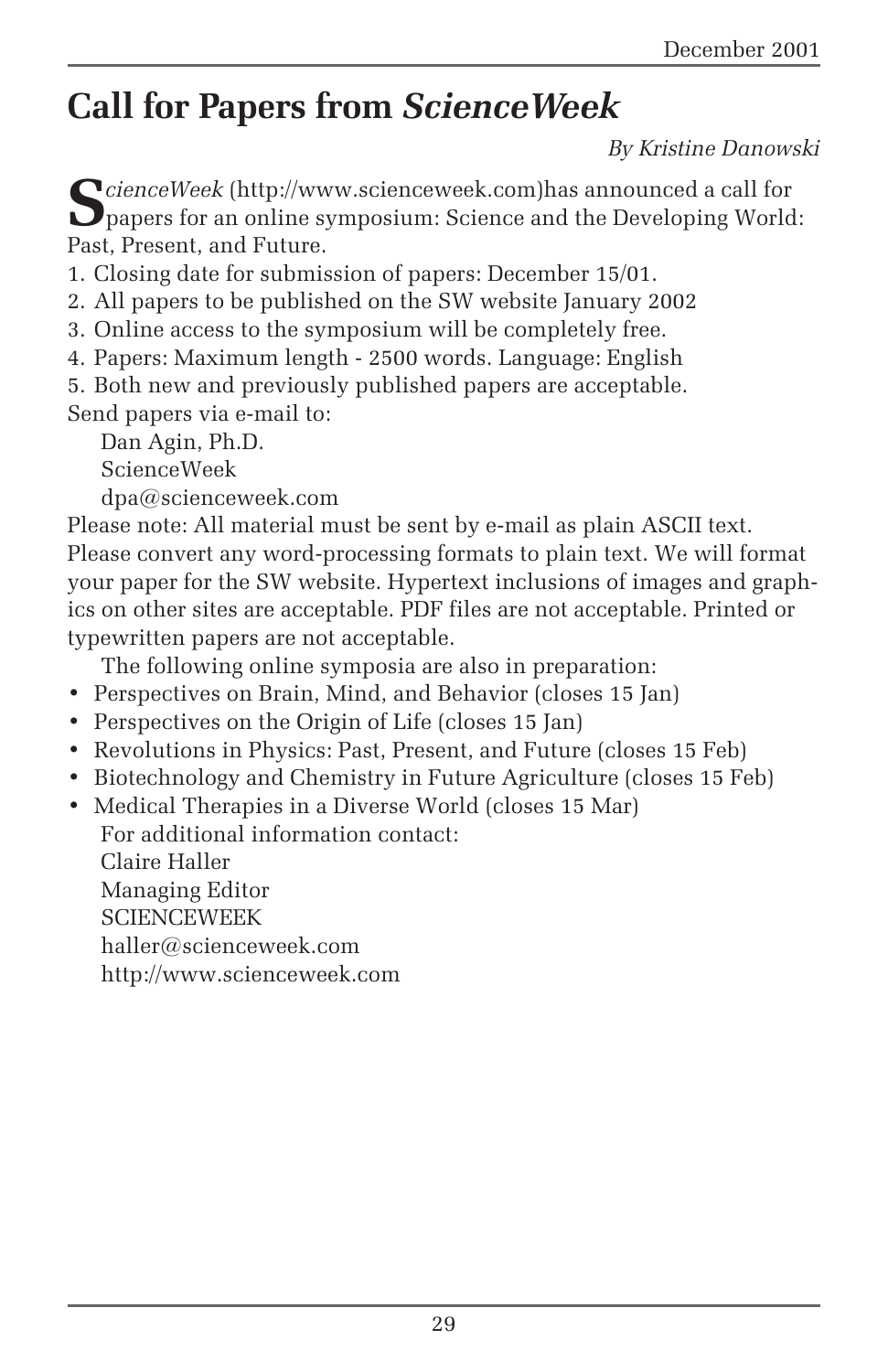# **Midland Section Members—A Call to Action**

*By Pat Cannady*

**A**s the current year wends its way to a close, many of us are still adjusting to the tragic events of September 11 and the ongoing effort by the nations of the world to root out and eliminate terrorism. The response of Americans and our friends across the globe has been truly amazing in its reach and scope. We can see in the increase in enlistments in our own armed forces and in the official support given from foreign governments a strong resolve to come together to accomplish a worthy goal. Many hands in this activity are making for lighter work.

While the large scope of our attention may be focused on these worldchanging events and, closer to home, the successful conclusion of another business year or academic semester, please allow me a few moments to direct your attention to another need. Your Midland Section has been quite active in bringing an awareness of science, including chemistry, to the communities we live in, through many outreach programs, such as Kids in Chemistry, Sci-Fest, and the Midland County Fair activities, just to name a very few. In addition, the Section has been bringing science literacy to the classroom teachers who influence our young citizens each and every school day. The Section has brought once again an excellent Fall Scientific Meeting, where many of you participated in discussions and poster sessions. Each of these events involved many people. A much smaller number of people were committed to making these events happen. You will probably not be surprised to learn that each of these committed people actually had many, many other things to occupy their time this past year. Next year the Midland Section plans to bring all these activities and more for the benefit of the communities we live in and directly to our members, that is, you. What your Midland Section needs is this—more committed people to bring fresh energy to the activities of the Section.

Many of you are feeling fully committed now to your families; your careers; your churches, synagogues, or mosques; your community organizations…. In fact, many of us are feeling over-full. I'd like each of you to think about the most recent commitment you took on. How did you fit it into your schedule? You did it, somehow. I'd like to challenge you to stretch further. Many of you may be new in the area, new in your profession, or looking for a change. If you are feeling "well, all these well-oiled machines otherwise known as active Midland Section people don't need some newcomer without any experience to help in keeping these programs going," please, think again! Look at me! Up until last year, I had done very little in our Midland Section, and most of that long ago. Now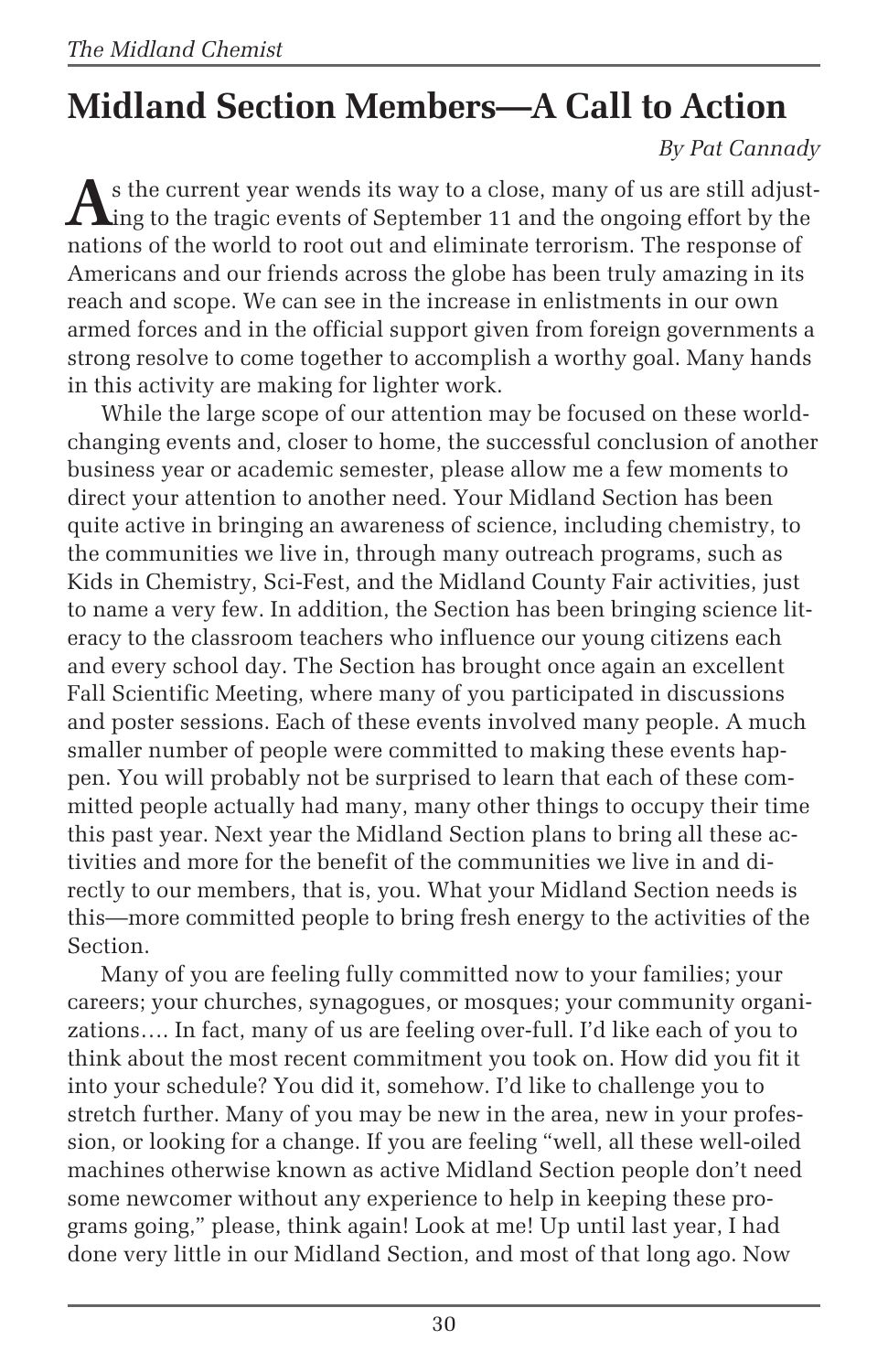I'm the chair-elect! And next year I'll be needing the help of all the Midland Section members who can help out—even if it is just for a few hours at one of our many events.

This is my call to action to Midland Section members and friends—to all within the sound of my voice, within the reach of my words—come and join in, there's plenty to do. Please let me hear from you.

```
Pat Cannady
(989) 496-6471 (phone) (989) 496-6243 (fax)
pat.cannady@dowcorning.com
Dow Corning Corporation
Mail 128
2200 W. Salzburg Road
P.O. Box 994
Midland, MI 48686-0994
```
# **ACS Seeking Nominees for Diversity Award**

The Women Chemists Committee of the American Chemical Society is pleased to call for nominations for the WCC Regional Award for Contributions to Diversity. This program commemorates the 75<sup>th</sup> Anniversary of the Women Chemists Committee (1927–2002).

- *Purpose:* To recognize individuals who have significantly stimulated or fostered diversity in the chemical enterprises.
- *Nature:* The award consists of \$250, a plaque, and up to \$750 for travel expenses to the regional ACS meeting at which the award will be presented.
- *Establishment and Support:* The ACS Women Chemists Committee
- *Rules of Eligibility:* Nominees for the award may come from any professional setting: academia, industry, government, or other independent facility. The award is intended to recognize significant accomplishments by an individual. The award will be given without regard to the age, gender, or nationality of the recipient.
- *To Nominate:* Write a one-page letter describing the accomplishment and include biographical and contact information of the nominee. One seconding letter will be accepted. Send nominations to:

Women Chemists Committee

American Chemical Society

1155  $16<sup>th</sup> Street NW$ 

Washington, DC 20036

For information regarding the award, contact Cheryl Brown, 800-227- 5558, ext. 6123, or e-mail: wcc@acs.org. The deadline for receipt of nominations is February 1, 2002.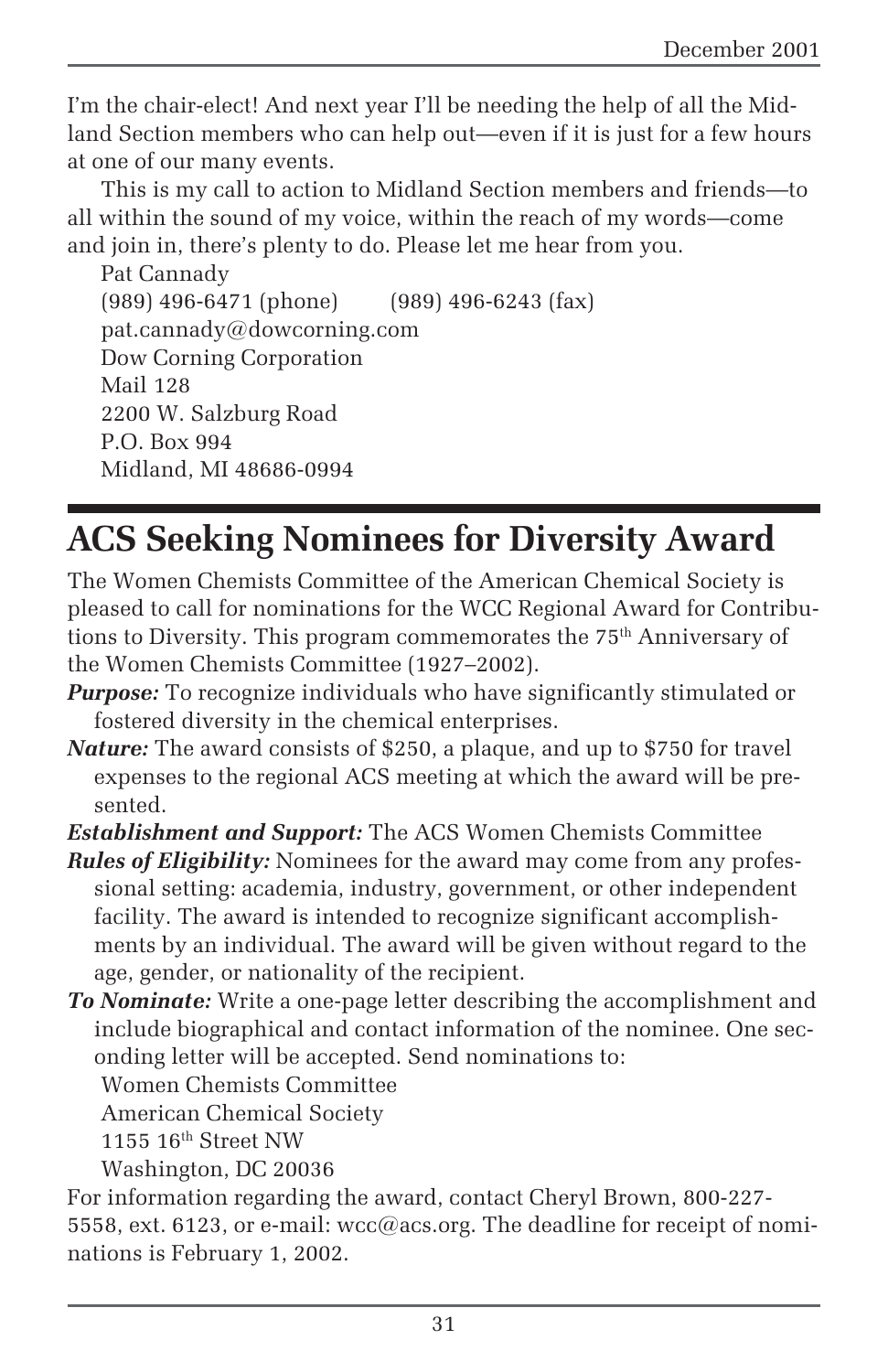# **2002 ACS ProSpectives Conferences**

**Process Chemistry in the Pharmaceutical Industry**

*Kumar Gadamasetti*, Consultant; *Mike Martinelli*, Eli Lilly; *Prof. Istvan Marko*, Université Catholique de Louvain, Belgium Melia Hotel, Barcelona, Spain, February 24–27, 2002

#### **Catalysis in Modern Organic Synthesis (title pending)**

*Steve Buchwald*, MIT; *Gregory Fu*, MIT; *Eric Jacobsen*, Harvard Cambridge Marriott, Boston, MA, September 8–11, 2002 Catalytic methodologies for organic synthesis, with a focus on technologies with applications in pharmaceutical science.

#### **Combinatorial Chemistry (title pending)**

*Andrew Combs*, Bristol-Myers Squibb*; Jack Hodges*, Pfizer Lansdowne Conference Center, Leesburg, VA, September 22–25, 2002 Developing new synthetic methodologies for library synthesis, examining the latest advances in purification and analysis, and briefly reviewing emerging technologies in combinatorial chemistry.

#### **Drug Delivery (title pending)**

*Robert Langer*, MIT; *Nicholas Peppas*, Purdue; *Patrick Couvreur*, Université Paris-Sud

Boston Park Plaza Hotel, Boston, MA, October 13–16, 2002 Biological and chemical fundamentals of drug delivery that determine present and future technological opportunities. Special emphasis on gene delivery, cell delivery and growth, molecular design of improved biomacromolecular carriers, micro-imprinting, and bioanotechnology.

#### **Proteomics (title pending)**

*John Yates III*, Scripps Research Institute; *Joshua LaBaer*, Harvard Medical School

Boston Park Plaza Hotel, Cambridge, MA, November 10–13, 2002 Using proteomics technologies to understand protein interactions, dynamics, and regulation.

To receive additional information on any of the above conferences, please send an e-mail to acsprospectives@acs.org, or go to our website: www.acsprospectives.org or call 202.872.6286.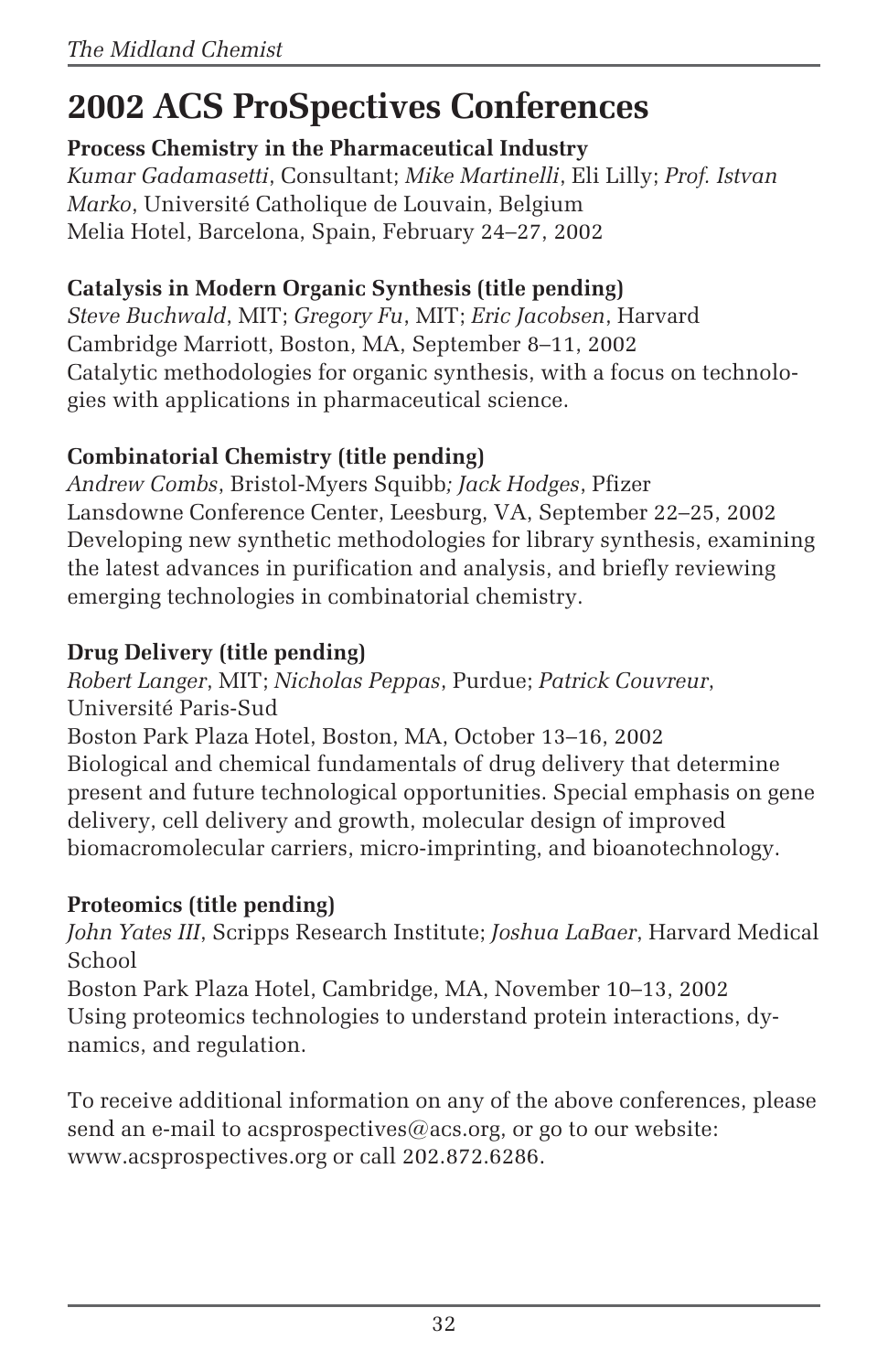### **WCC Celebrates 75th Anniversary in 2002**

**T**he theme of the Women Chemists Committee (WCC) Diamond Jubilee **L** planned for the 2002 ACS national and regional meetings in honor of the committee's 75th anniversary is "Diversity in the 21st Century—Advancing Women in Science."

The celebration will be highlighted in a Presidential Plenary event and multiple symposia at the ACS Spring National Meeting in Orlando. The plenary event will feature high-profile speakers such as Marye Ann Fox, Chancellor, North Carolina State University; Stephen A. Di Biase, Vice President of PuriNOx<sup>™</sup> and Emulsified Products, Lubrizol Corp.; and, Fran Keeth, CEO and President, Shell Chemical. Other symposia planned are: Women in Inorganic Chemistry; Collaborations: Networking; Collaborations: Professional Organizations; Early Careers of Chemists; Eli Lilly/ WCC Travel Awards: Past and Present; Women Scientists of the Manhattan Project Era; In Memoriam: Nina Roscher—Teacher, Historian, Mentor & Role Model; Chemically Incorrect: Hitting the Glass Ceiling; and Mentoring: A Strategic Tool for Professional Development.

The Women in Industry Breakfast will consist of roundtable discussions on the topic of "Rules of the Game," followed by speakers who will address this subject at the Industry Pavilion. The Women Chemists Luncheon will feature Marion Thurnauer, Director of Chemistry, Argonne National Lab, and recipient of the 2002 Garvan-Olin Medal, as their keynote speaker.

To bring the 75<sup>th</sup> anniversary celebration to the regional level, and in keeping with the Presidential theme of diversity, the WCC has created a regional award to recognize individuals who significantly foster diversity in the chemical enterprises. The award will be given without regard to age, gender, or nationality of the recipient at each ACS regional meeting in 2002.

Please join in with the celebration of the WCC's 75th anniversary! Each local section is invited to participate by incorporating the committee's theme "Diversity in the 21st Century—Advancing Women in Science" into their meetings and special events during 2002. For further information and updates, please visit the WCC web site at http:// membership.acs.org/W/WCC.